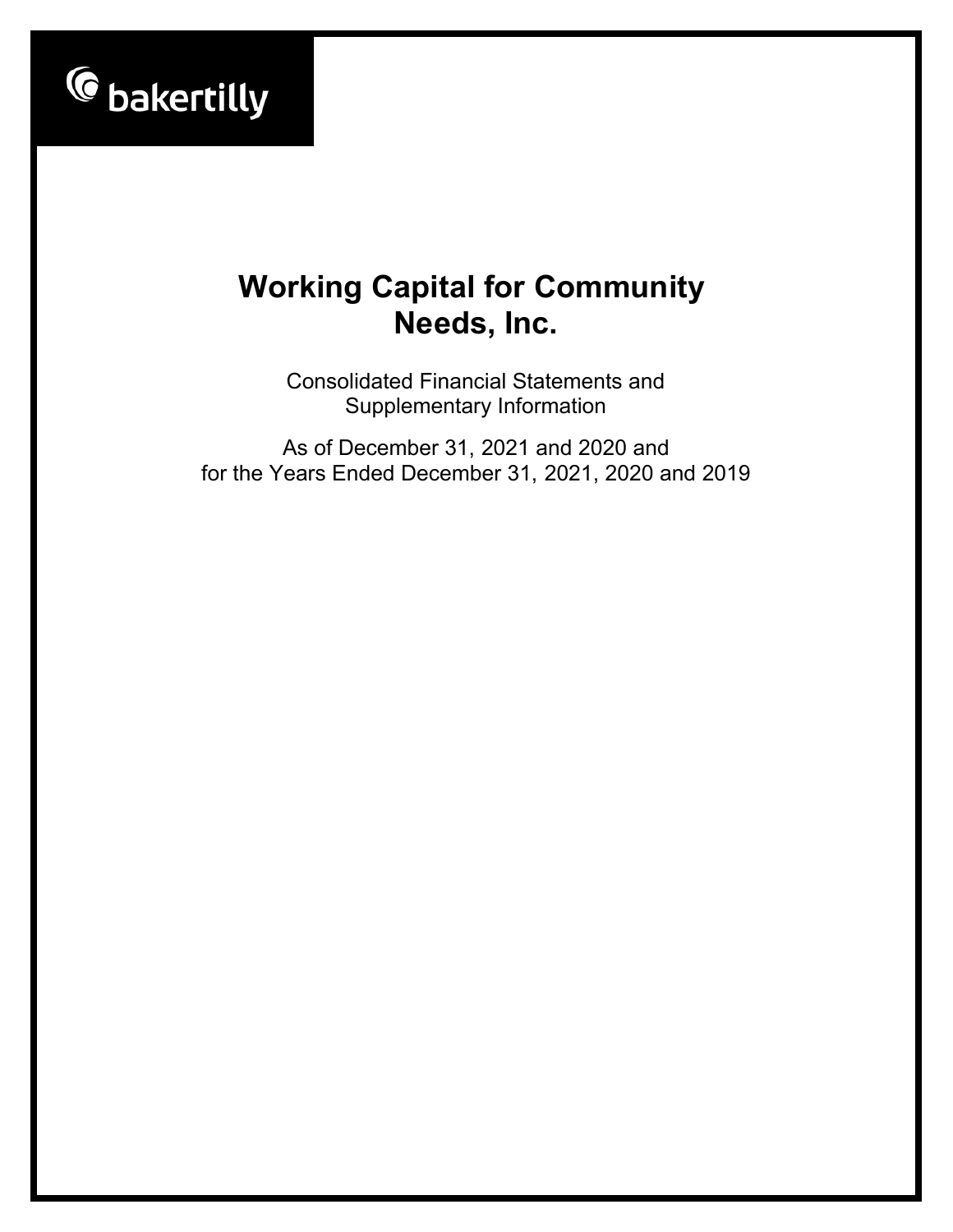#### Table of Contents As of December 31, 2021 and 2020 and for the Years Ended December 31, 2021, 2020 and 2019

|                                                       | Page |
|-------------------------------------------------------|------|
| <b>Independent Auditors' Report</b>                   |      |
| <b>Financial Statements</b>                           |      |
| <b>Consolidated Statements of Financial Position</b>  | 3    |
| <b>Consolidated Statements of Activities</b>          | 4    |
| <b>Consolidated Statements of Cash Flows</b>          | 5    |
| <b>Consolidated Statements of Functional Expenses</b> | 6    |
| Notes to Consolidated Financial Statements            |      |
| <b>Supplementary Information</b>                      |      |
| <b>Consolidating Statement of Financial Position</b>  | 21   |
| <b>Consolidating Statement of Activities</b>          | 22   |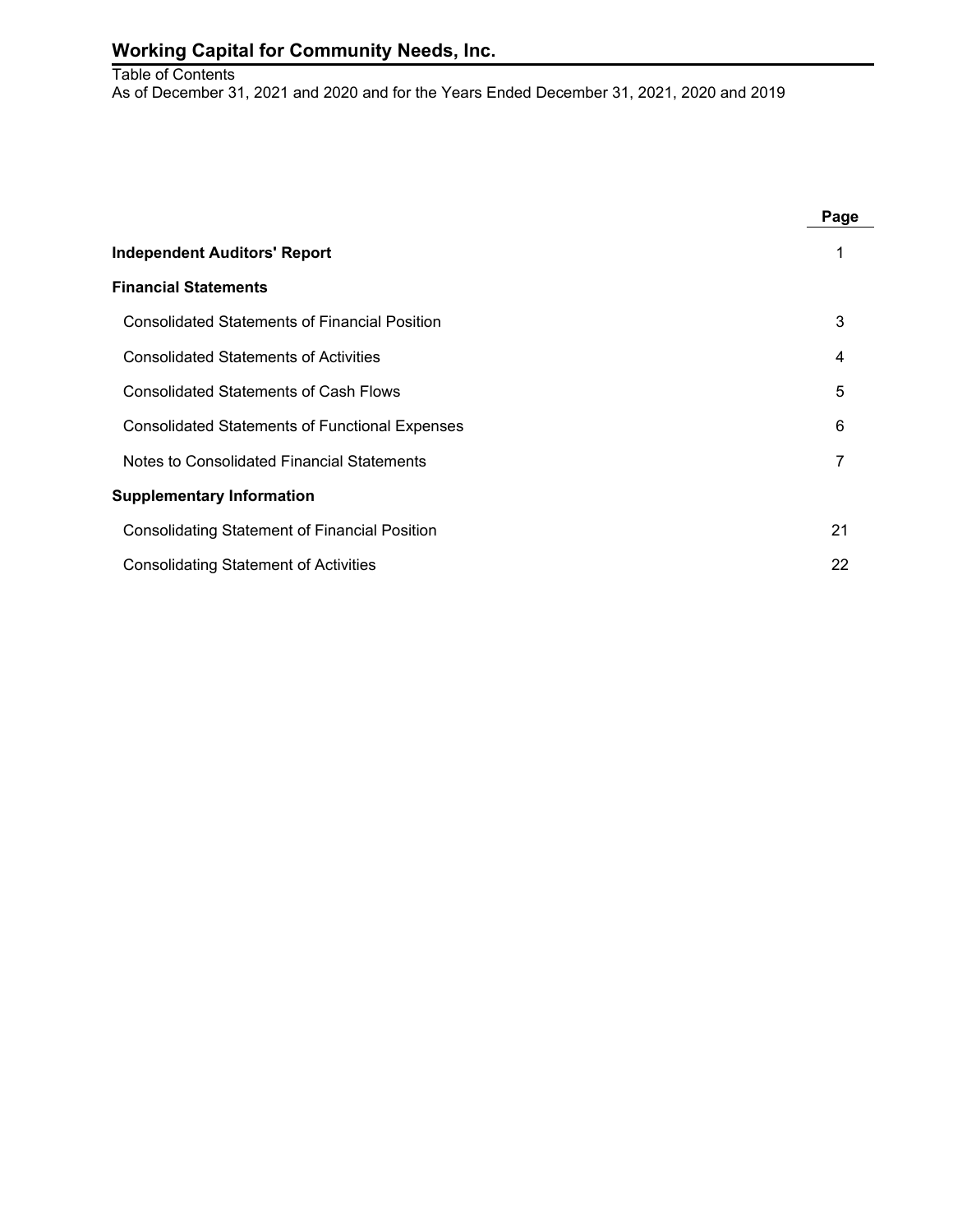

### **Independent Auditors' Report**

To the Board of Directors of Working Capital for Community Needs, Inc.

#### **Opinion**

We have audited the consolidated financial statements of Working Capital for Community Needs, Inc. (the Organization), which comprise the consolidated statements of financial position as of December 31, 2021 and 2020, and the related consolidated statements of activities, cash flows and functional expenses for each of the three years in the period ended December 31, 2021, and the related notes to the consolidated financial statements.

In our opinion, the accompanying consolidated financial statements present fairly, in all material respects, the consolidated financial position of the Organization as of December 31, 2021 and 2020, and the changes in its net assets and its cash flows for each of the three years in the period ended December 31, 2021, in accordance with accounting principles generally accepted in the United States of America (GAAP).

#### **Basis for Opinion**

We conducted our audits in accordance with auditing standards generally accepted in the United States of America (GAAS). Our responsibilities under those standards are further described in the Auditors' Responsibilities for the Audit of the Consolidated Financial Statements section of our report. We are required to be independent of the Organization and to meet our other ethical responsibilities, in accordance with the relevant ethical requirements relating to our audits. We believe that the audit evidence we have obtained is sufficient and appropriate to provide a basis for our audit opinion.

#### **Responsibilities of Management for the Consolidated Financial Statements**

Management is responsible for the preparation and fair presentation of the consolidated financial statements in accordance with GAAP, and for the design, implementation, and maintenance of internal control relevant to the preparation and fair presentation of consolidated financial statements that are free from material misstatement, whether due to fraud or error.

In preparing the consolidated financial statements, management is required to evaluate whether there are conditions or events, considered in the aggregate, that raise substantial doubt about the Organization's ability to continue as a going concern within one year after the date that the financial statements are available to be issued.

#### **Auditors' Responsibilities for the Audit of the Consolidated Financial Statements**

Our objectives are to obtain reasonable assurance about whether the consolidated financial statements as a whole are free from material misstatement, whether due to fraud or error, and to issue an auditors' report that includes our opinion. Reasonable assurance is a high level of assurance but is not absolute assurance and therefore is not a guarantee that an audit conducted in accordance with GAAS will always detect a material misstatement when it exists. The risk of not detecting a material misstatement resulting from fraud is higher than for one resulting from error, as fraud may involve collusion, forgery, intentional omissions, misrepresentations, or the override of internal control. Misstatements are considered material if there is a substantial likelihood that, individually or in the aggregate, they would influence the judgment made by a reasonable user based on the consolidated financial statements.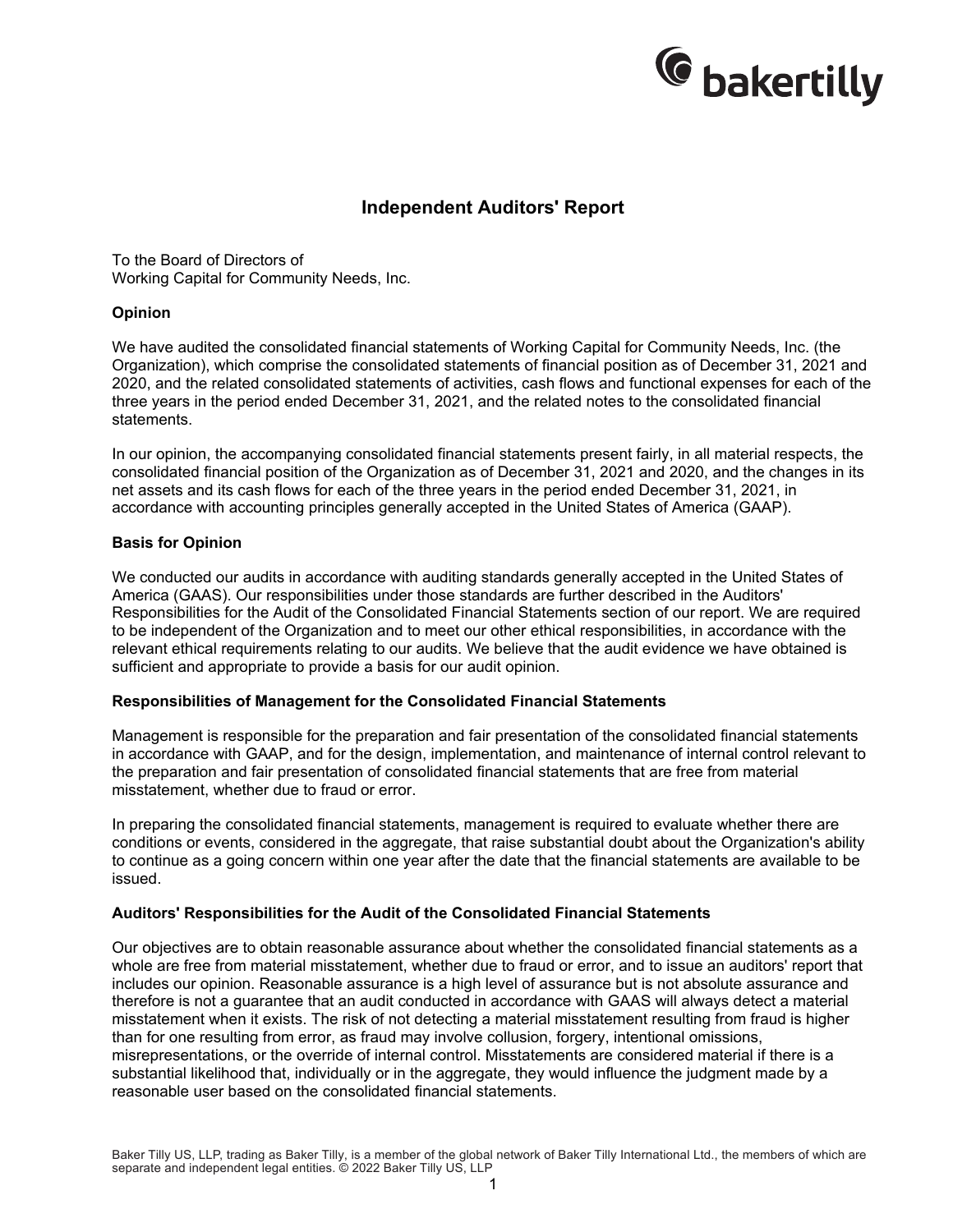In performing an audit in accordance with GAAS, we:

- Exercise professional judgment and maintain professional skepticism throughout the audit.
- Identify and assess the risks of material misstatement of the consolidated financial statements, whether due to fraud or error, and design and perform audit procedures responsive to those risks. Such procedures include examining, on a test basis, evidence regarding the amounts and disclosures in the consolidated financial statements.
- Obtain an understanding of internal control relevant to the audit in order to design audit procedures that are appropriate in the circumstances, but not for the purpose of expressing an opinion on the effectiveness of the Organization's internal control. Accordingly, no such opinion is expressed.
- Evaluate the appropriateness of accounting policies used and the reasonableness of significant accounting estimates made by management, as well as evaluate the overall presentation of the consolidated financial statements.
- Conclude whether, in our judgment, there are conditions or events, considered in the aggregate, that raise substantial doubt about the Organization's ability to continue as a going concern for a reasonable period of time.

We are required to communicate with those charged with governance regarding, among other matters, the planned scope and timing of the audit, significant audit findings and certain internal control-related matters that we identified during the audit.

#### **Supplementary Information**

Our audits were conducted for the purpose of forming an opinion on the consolidated financial statements as a whole. The consolidating statements of financial position and activities are presented for purposes of additional analysis of the consolidated financial statements rather than to present the financial position, changes in net assets and cash flows of the individual organizations, and are not a required part of the consolidated financial statements. Such information is the responsibility of management and was derived from and relates directly to the underlying accounting and other records used to prepare the consolidated financial statements. The consolidating information has been subjected to the auditing procedures applied in the audit of the consolidated financial statements and certain additional procedures, including comparing and reconciling such information directly to the underlying accounting and other records used to prepare the consolidated financial statements or to the consolidated financial statements themselves, and other additional procedures in accordance with auditing standards generally accepted in the United States of America. In our opinion, the consolidating information is fairly stated, in all material respects, in relation to the consolidated financial statements as a whole.

Baker Tilly US, LLP

Milwaukee, Wisconsin April 27, 2022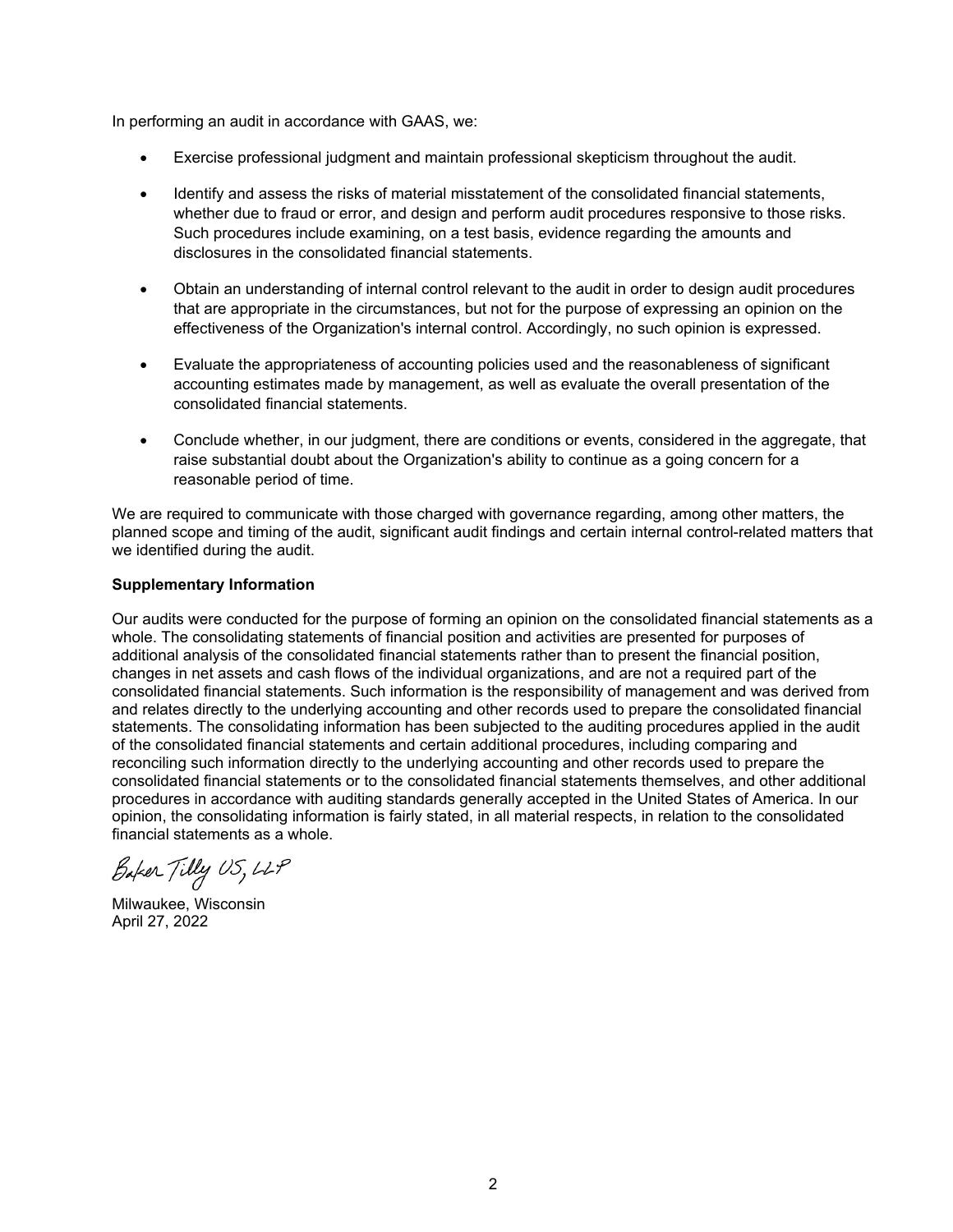Consolidated Statements of Financial Position December 31, 2021 and 2020

|                                                | 2021 |            | 2020             |  |
|------------------------------------------------|------|------------|------------------|--|
| <b>Assets</b>                                  |      |            |                  |  |
| <b>Current Assets</b>                          |      |            |                  |  |
| Cash and cash equivalents                      | \$   | 969,390    | \$<br>1,403,800  |  |
| Pledges receivable                             |      |            | 540              |  |
| Accrued interest receivable                    |      | 265,183    | 233,598          |  |
| Notes receivable, net, current portion         |      | 4,909,951  | 4,504,823        |  |
| Prepaid expenses                               |      | 10,546     | 11,461           |  |
| Total current assets                           |      | 6,155,070  | 6,154,222        |  |
| <b>Other Assets</b>                            |      |            |                  |  |
| Notes receivable, net less current portion     |      | 8,176,666  | 6,325,525        |  |
| Operating lease right-of-use asset             |      | 75,467     | 30,768           |  |
| Total other assets                             |      | 8,252,133  | 6,356,293        |  |
| <b>Total assets</b>                            | \$   | 14,407,203 | \$<br>12,510,515 |  |
| <b>Liabilities and Net Assets</b>              |      |            |                  |  |
| <b>Current Liabilities</b>                     |      |            |                  |  |
| Notes payable, current portion                 | \$   | 3,837,295  | \$<br>2,900,638  |  |
| Accounts payable                               |      | 2,673      | 3,971            |  |
| Cross-currency interest rate swap liability    |      | 8,829      | 22,521           |  |
| Forward hedge liability                        |      |            | 22,479           |  |
| Operating lease liability, current portion     |      | 20,317     | 23,484           |  |
| Accrued interest payable                       |      | 154,440    | 141,560          |  |
| <b>Total current liabilities</b>               |      | 4,023,554  | 3,114,653        |  |
| <b>Long-Term Liabilities</b>                   |      |            |                  |  |
| Notes payable less current portion             |      | 9,145,300  | 8,536,755        |  |
| Operating lease liability less current portion |      | 55,100     | 7,556            |  |
| <b>Total liabilities</b>                       |      | 13,223,954 | 11,658,964       |  |
| <b>Net Assets</b>                              |      |            |                  |  |
| Net assets without donor restrictions          |      | 1,183,249  | 851,551          |  |
| Total liabilities and net assets               | S.   | 14,407,203 | \$12,510,515     |  |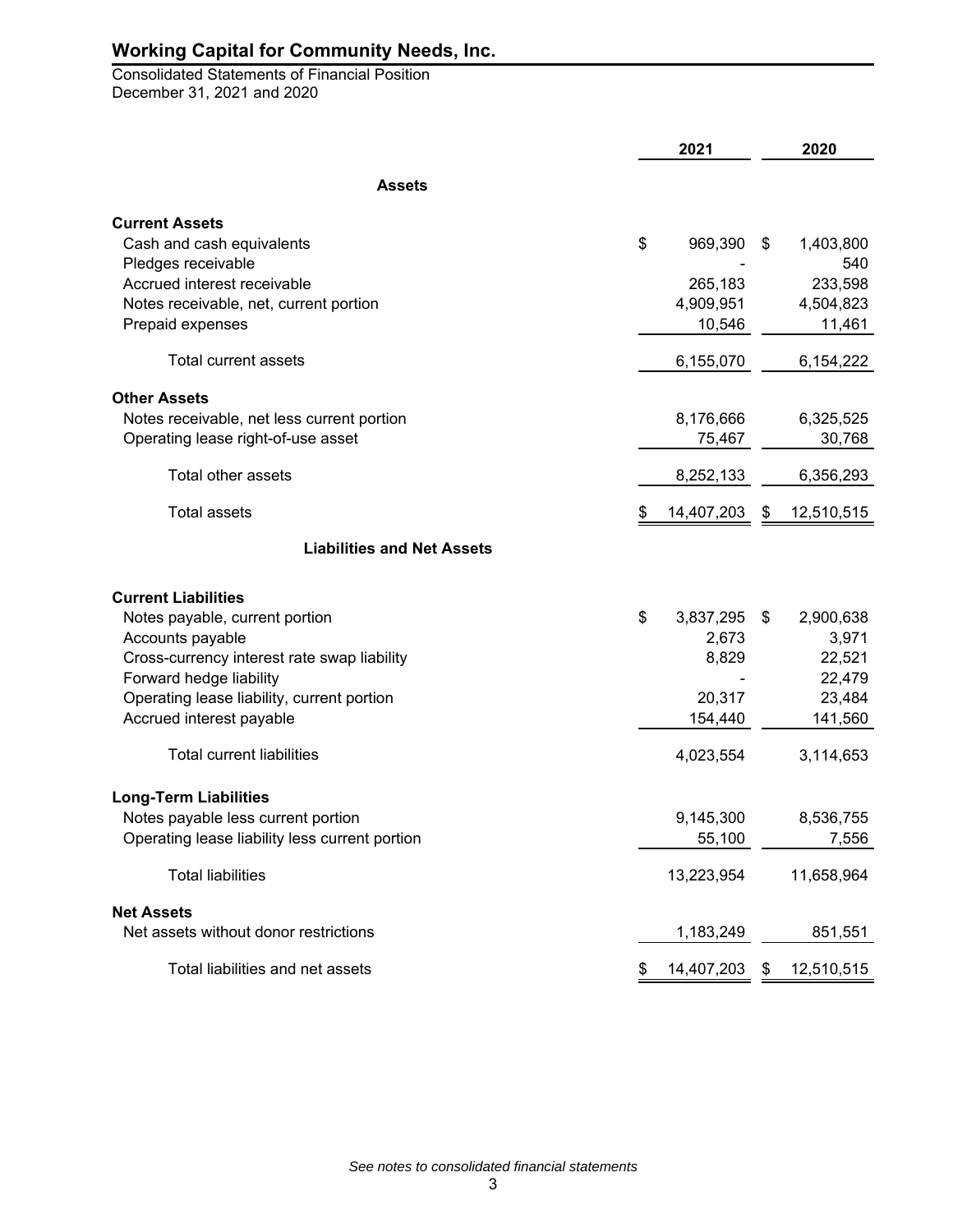## Consolidated Statements of Activities

Years Ended December 31, 2021, 2020 and 2019

|                              | <b>Without Donor Restrictions</b> |    |           |    |           |  |  |
|------------------------------|-----------------------------------|----|-----------|----|-----------|--|--|
|                              | 2021                              |    | 2020      |    | 2019      |  |  |
| <b>Support and Revenue</b>   |                                   |    |           |    |           |  |  |
| Portfolio income             | \$<br>1,225,325                   | \$ | 982,864   | \$ | 931,793   |  |  |
| Contributions                | 195,643                           |    | 199,769   |    | 371,232   |  |  |
| Loan fees                    | 75,071                            |    | 58,265    |    | 57,165    |  |  |
| Other                        | 911                               |    | 420       |    | 17,521    |  |  |
| Total support and revenue    | 1,496,950                         |    | 1,241,318 |    | 1,377,711 |  |  |
| <b>Expenses and Losses</b>   |                                   |    |           |    |           |  |  |
| Program services:            |                                   |    |           |    |           |  |  |
| Microfinance                 | 827,592                           |    | 848,888   |    | 781,584   |  |  |
| Educational and other        | 5,807                             |    | 49,485    |    | 9,290     |  |  |
| Supporting activities:       |                                   |    |           |    |           |  |  |
| Management and general       | 295,307                           |    | 255,877   |    | 227,706   |  |  |
| Fundraising                  | 36,546                            |    | 23,130    |    | 66,707    |  |  |
| Total expenses               | 1,165,252                         |    | 1,177,380 |    | 1,085,287 |  |  |
| Change in net assets         | 331,698                           |    | 63,938    |    | 292,424   |  |  |
| <b>Net Assets, Beginning</b> | 851,551                           |    | 787,613   |    | 495,189   |  |  |
| <b>Net Assets, Ending</b>    | \$<br>1,183,249                   | \$ | 851,551   | \$ | 787,613   |  |  |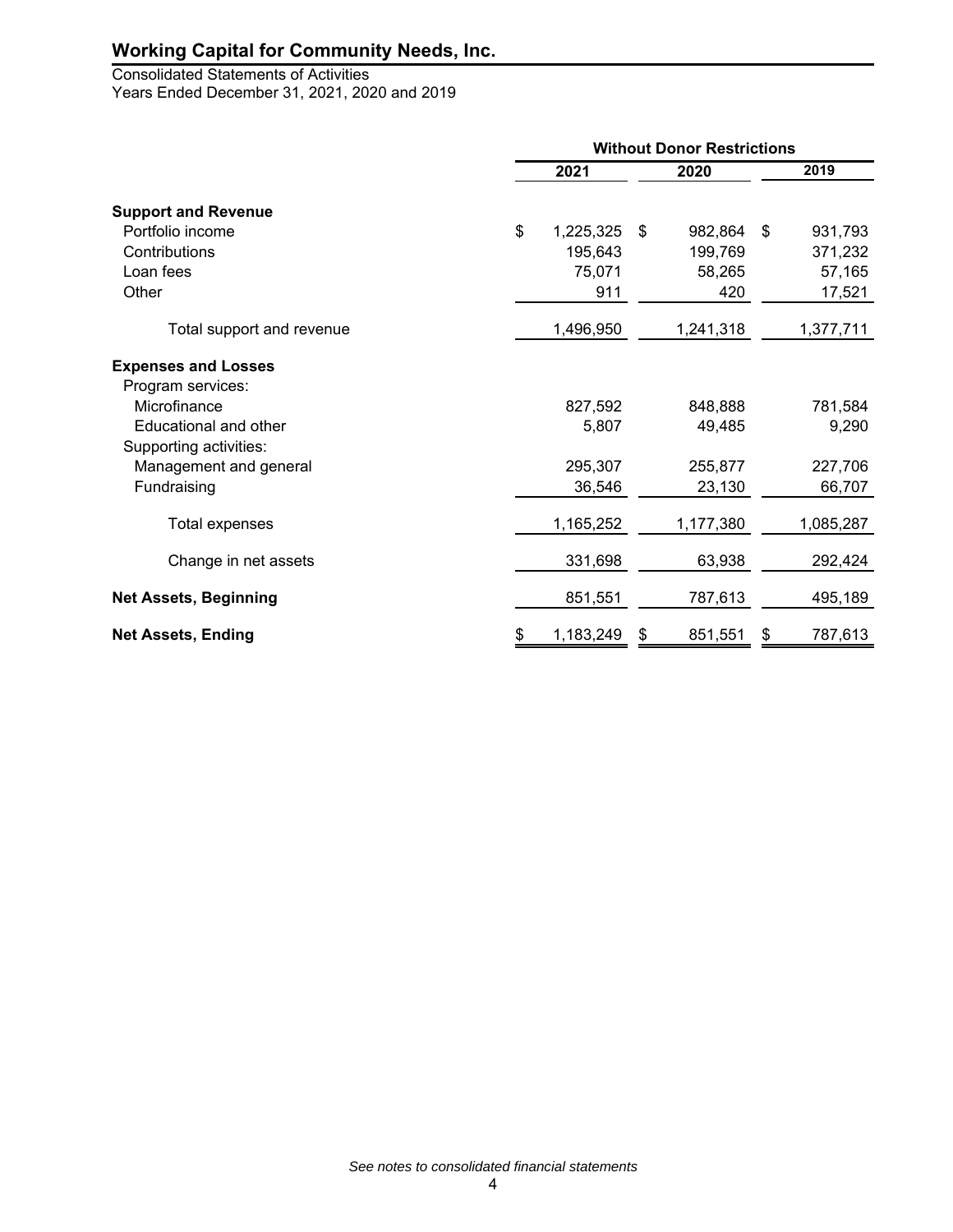## Consolidated Statements of Cash Flows

Years Ended December 31, 2021, 2020 and 2019

|                                                           | 2021            | 2020            | 2019            |
|-----------------------------------------------------------|-----------------|-----------------|-----------------|
| <b>Cash Flows From Operating Activities</b>               |                 |                 |                 |
| Change in net assets                                      | \$<br>331,698   | \$<br>63,938    | \$<br>292,424   |
| Adjustments to reconcile change in net assets to net cash |                 |                 |                 |
| flows from operating activities:                          |                 |                 |                 |
| Unrealized (gain) loss on cross-currency interest rate    |                 |                 |                 |
| swap                                                      | (13,692)        | 14,531          | 5,149           |
| Unrealized (gain) loss on forward hedge                   | (22, 479)       | 22,479          |                 |
| Provision for loan losses                                 | 591,211         | 385,931         | 263,378         |
| Lease costs                                               | (322)           | (64)            | 336             |
| Forgiveness of notes payable                              | (3,091)         | (21, 125)       | (96, 189)       |
| Changes in assets and liabilities:                        |                 |                 |                 |
| Pledges receivable                                        | 540             | 8,960           | (9,500)         |
| Accrued interest receivable                               | (31, 585)       | (9, 436)        | (54, 160)       |
| Notes receivable                                          | (2,847,480)     | (830, 254)      | (293, 015)      |
| Prepaid expenses                                          | 915             | 10,456          | (2,865)         |
| Accounts payable                                          | (1,298)         | (13, 244)       | 10,172          |
| Accrued interest payable                                  | 89,507          | 57,022          | 63,271          |
| Net cash flows from operating activities                  | (1,906,076)     | (310, 806)      | 179,001         |
| <b>Cash Flows From Financing Activities</b>               |                 |                 |                 |
| Proceeds from notes payable                               | 1,937,085       | 1,462,313       | 546,396         |
| Payment of notes payable                                  | (465, 419)      | (644, 435)      | (407, 114)      |
| Net cash flows from financing activities                  | 1,471,666       | 817,878         | 139,282         |
| Net change in cash and cash equivalents                   | (434, 410)      | 507,072         | 318,283         |
| <b>Cash and Cash Equivalents, Beginning</b>               | 1,403,800       | 896,728         | 578,445         |
| <b>Cash and Cash Equivalents, Ending</b>                  | \$<br>969,390   | \$<br>1,403,800 | \$<br>896,728   |
| <b>Supplemental Cash Flow Disclosures</b>                 |                 |                 |                 |
| Cash paid for interest on notes payable                   | \$<br>335,254   | \$<br>337,249   | \$<br>312,253   |
| <b>Noncash Operating and Financing Activities</b>         |                 |                 |                 |
| Right-of-use asset financed with operating lease          | \$<br>65,839    | \$              | \$<br>61,973    |
| Accrued interest payable converted to notes payable       | \$<br>76,627    | \$<br>59,483    | \$<br>62,894    |
| Matured notes payable reinvested                          | \$<br>3,566,552 | \$<br>3,236,290 | \$<br>2,000,512 |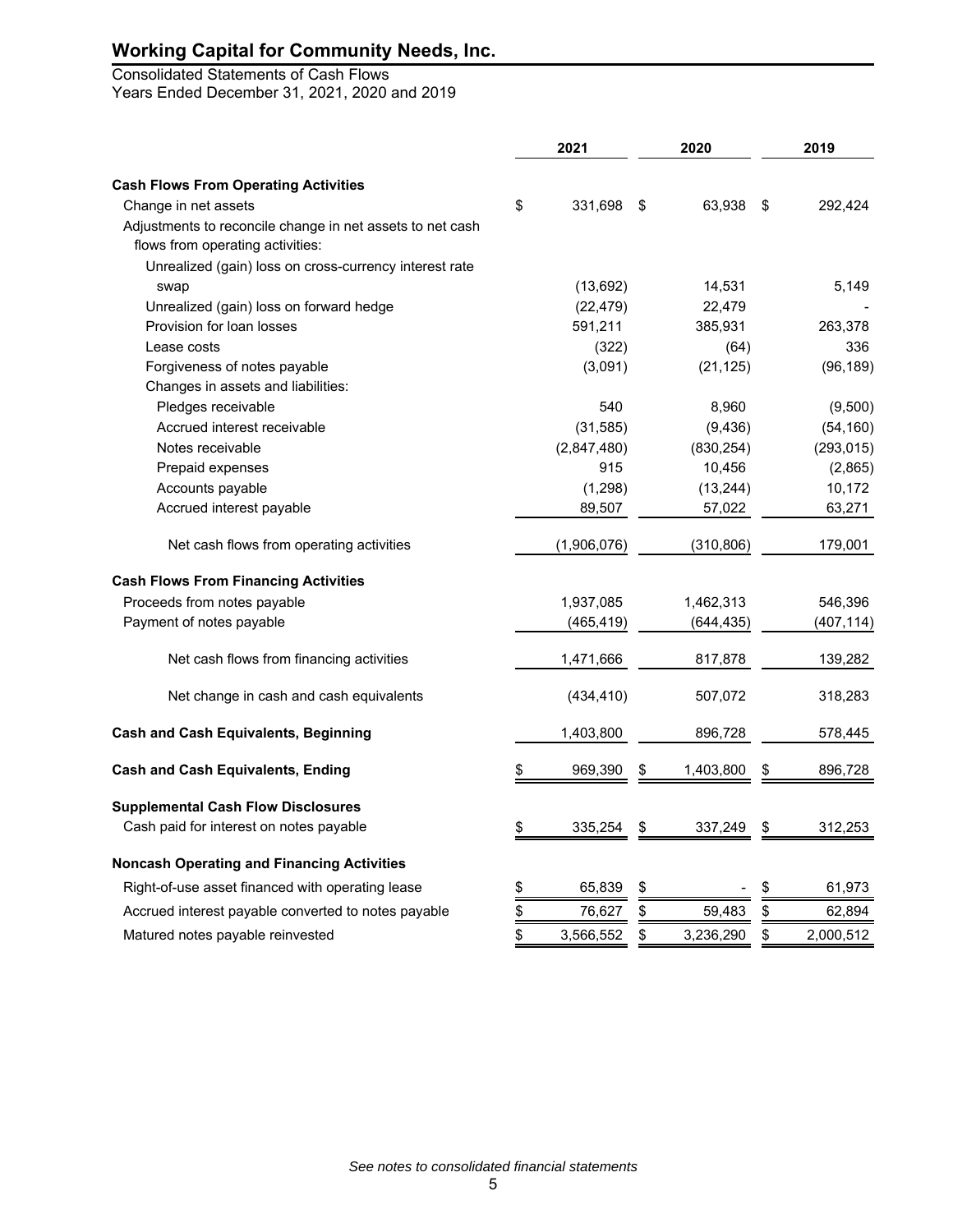Consolidated Statements of Functional Expenses Years Ended December 31, 2021, 2020 and 2019

|                            |                     | <b>Program Services</b> |     |                                 | <b>Supporting Services</b> |                                  |    |                    |     |               |
|----------------------------|---------------------|-------------------------|-----|---------------------------------|----------------------------|----------------------------------|----|--------------------|-----|---------------|
| 2021                       | <b>Microfinance</b> |                         |     | <b>Educational</b><br>and Other |                            | <b>Management</b><br>and General |    | <b>Fundraising</b> |     | 2021<br>Total |
| Personnel and consulting   | \$                  | 257,000                 | -\$ | $\sim$                          | \$                         | 222,594                          | \$ | 16,088             | \$  | 495,682       |
| Interest on investor loans |                     | 348.134                 |     |                                 |                            |                                  |    |                    |     | 348,134       |
| Legal                      |                     | 40,279                  |     |                                 |                            | 100                              |    |                    |     | 40,379        |
| Grants and allocations     |                     | 10,800                  |     | 2,500                           |                            |                                  |    | 2,000              |     | 15,300        |
| Office expenses            |                     | 8,100                   |     | 3,307                           |                            | 7,427                            |    | 1,222              |     | 20,056        |
| Accounting                 |                     |                         |     |                                 |                            | 29,908                           |    |                    |     | 29,908        |
| Occupancy                  |                     | 11,372                  |     |                                 |                            | 9,701                            |    | 2,089              |     | 23,162        |
| Provision for loan losses  |                     | 138,246                 |     |                                 |                            |                                  |    |                    |     | 138,246       |
| Other                      |                     | 13,661                  |     |                                 |                            | 25,577                           |    | 15,147             |     | 54,385        |
| Total expenses             | \$                  | 827,592                 | \$  | 5,807                           | S                          | 295,307                          | \$ | 36,546             | \$. | 1,165,252     |

|                            | <b>Program Services</b> |    |                                 | <b>Supporting Services</b> |                                  |    |                    |    |               |
|----------------------------|-------------------------|----|---------------------------------|----------------------------|----------------------------------|----|--------------------|----|---------------|
| 2020                       | <b>Microfinance</b>     |    | <b>Educational</b><br>and Other |                            | <b>Management</b><br>and General |    | <b>Fundraising</b> |    | 2020<br>Total |
| Personnel and consulting   | \$<br>255,056           | \$ | $\blacksquare$                  | \$                         | 173,958                          | \$ | 10,291             | \$ | 439,305       |
| Interest on investor loans | 334,744                 |    |                                 |                            | 22                               |    |                    |    | 334,766       |
| Legal                      | 31,856                  |    |                                 |                            | 7,865                            |    |                    |    | 39,721        |
| Grants and allocations     | 29,908                  |    | 46,100                          |                            |                                  |    |                    |    | 76,008        |
| Office expenses            | 8,667                   |    | 2,320                           |                            | 9,289                            |    | 2,550              |    | 22,826        |
| Accounting                 |                         |    |                                 |                            | 29,900                           |    |                    |    | 29,900        |
| Occupancy                  | 12,299                  |    |                                 |                            | 8,610                            |    | 2,226              |    | 23,135        |
| Travel and training        | 8,728                   |    |                                 |                            | 7,406                            |    | 1,501              |    | 17,635        |
| Provision for loan losses  | 154,731                 |    |                                 |                            |                                  |    |                    |    | 154,731       |
| Other                      | 12,899                  |    | 1,065                           |                            | 18,827                           |    | 6,562              |    | 39,353        |
| Total expenses             | \$<br>848,888           | \$ | 49,485                          | \$                         | 255,877                          | \$ | 23,130             | S. | 1,177,380     |

|                            | <b>Program Services</b> |                     |     | <b>Supporting Services</b>      |    |                                  |    |                    |    |                      |
|----------------------------|-------------------------|---------------------|-----|---------------------------------|----|----------------------------------|----|--------------------|----|----------------------|
| 2019                       |                         | <b>Microfinance</b> |     | <b>Educational</b><br>and Other |    | <b>Management</b><br>and General |    | <b>Fundraising</b> |    | 2019<br><b>Total</b> |
| Personnel and consulting   | \$                      | 220,240             | -\$ | 375                             | \$ | 157,855                          | \$ | 26,058             | \$ | 404,528              |
| Interest on investor loans |                         | 312,630             |     |                                 |    |                                  |    |                    |    | 312,630              |
| Legal                      |                         | 33,589              |     |                                 |    | 6,757                            |    |                    |    | 40,346               |
| Grants and allocations     |                         | 27,000              |     | 6,300                           |    |                                  |    |                    |    | 33,300               |
| Office expenses            |                         | 9,432               |     | 1,278                           |    | 9,655                            |    | 5,395              |    | 25,760               |
| Accounting                 |                         | 300                 |     |                                 |    | 26,220                           |    |                    |    | 26,520               |
| Occupancy                  |                         | 14,579              |     |                                 |    | 11,931                           |    | 2,199              |    | 28,709               |
| Travel and training        |                         | 38,143              |     |                                 |    | 2,847                            |    | 10,379             |    | 51,369               |
| Provision for loan losses  |                         | 97,251              |     |                                 |    |                                  |    |                    |    | 97,251               |
| Other                      |                         | 28,420              |     | 1,337                           |    | 12,441                           |    | 22,676             |    | 64,874               |
| Total expenses             |                         | 781,584             | \$  | 9,290                           | S  | 227,706                          | \$ | 66,707             | S  | 1,085,287            |

*See notes to consolidated financial statements*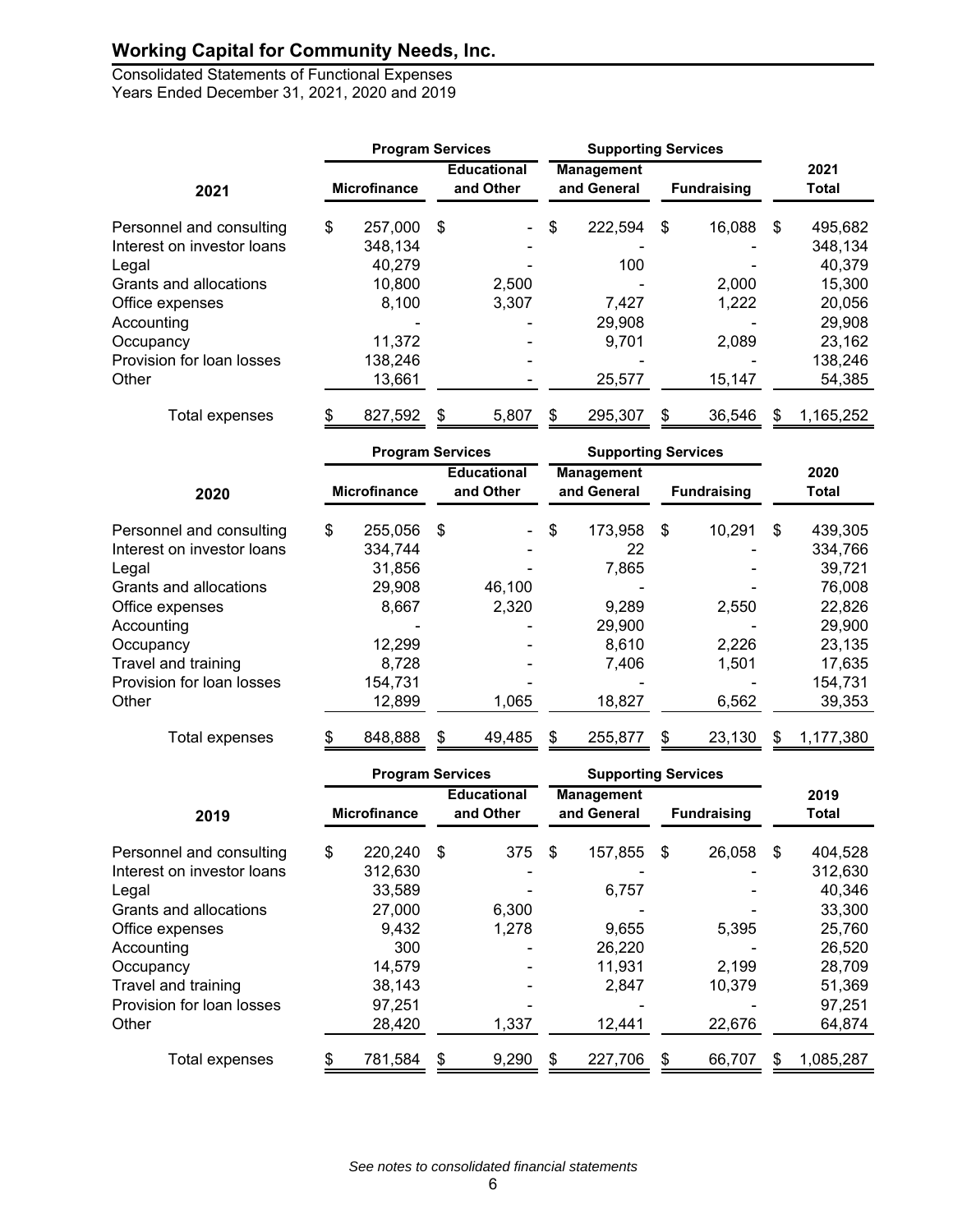#### **1. Summary of Significant Accounting Policies**

#### **Nature of Activities**

Founded in 1984, Working Capital for Community Needs, Inc. (WCCN) is a 501(c)(3) nonprofit impact investing fund whose mission is to create opportunities for access to microfinance, services and markets to improve the lives and communities of the working poor in Latin America. WCCN empowers low-income Latin American entrepreneurs by sustaining partnerships with microfinance organizations and fair trade coffee organizations in Latin America. To facilitate its activities in the greater Latin America area, WCCN formed a separate limited liability company, Community Needs, LLC, (the LLC). The LLC may further WCCN's purposes by participating in models that differ from WCCN's traditional avenues for promoting economic development.

Located in Madison, Wisconsin, WCCN and the LLC (collectively referred to as the Organization) are supported primarily through interest from its loan fund and donor contributions.

#### **Principles of Consolidation**

The consolidated financial statements include the accounts of WCCN and its wholly owned subsidiary, the LLC. All intercompany transactions have been eliminated.

#### **Basis of Presentation**

The Organization reports information regarding its financial position and activities according to two classes of net assets:

#### **Net Assets Without Donor Restrictions**

Net assets that are not restricted by donors.

#### **Net Assets With Donor Restrictions**

Net assets whose use has been limited by donor-imposed time restrictions, purpose restrictions, or have been restricted by donors to be maintained by the Organization in perpetuity. The Organization did not have any net assets with donor restrictions as of December 31, 2021 and 2020.

#### **Board Designated Net Assets**

The Organization's Board of Directors has the ability to designate identified amounts of net assets without donor restrictions to be used by management for specific future projects or activities. These designations can be modified or removed by the Board of Directors at any time. The Organization's Board of Directors has not designated any amounts as of December 31, 2021 and 2020.

#### **Cash and Cash Equivalents**

The Organization defines cash and cash equivalents as highly liquid, short-term investments with a maturity at the date of acquisition of three months or less.

#### **Accrued Interest Receivable**

Interest is accrued on a monthly basis and is stated at the invoice amount. The Organization provides an allowance for doubtful accounts for accrued interest receivable equal to the estimated uncollectible amounts. The allowance for doubtful accounts is based on historical collection experience and a review of the current status of accrued interest receivable. No allowance for doubtful accounts is considered necessary for the accrued interest receivable as of December 31, 2021 and 2020.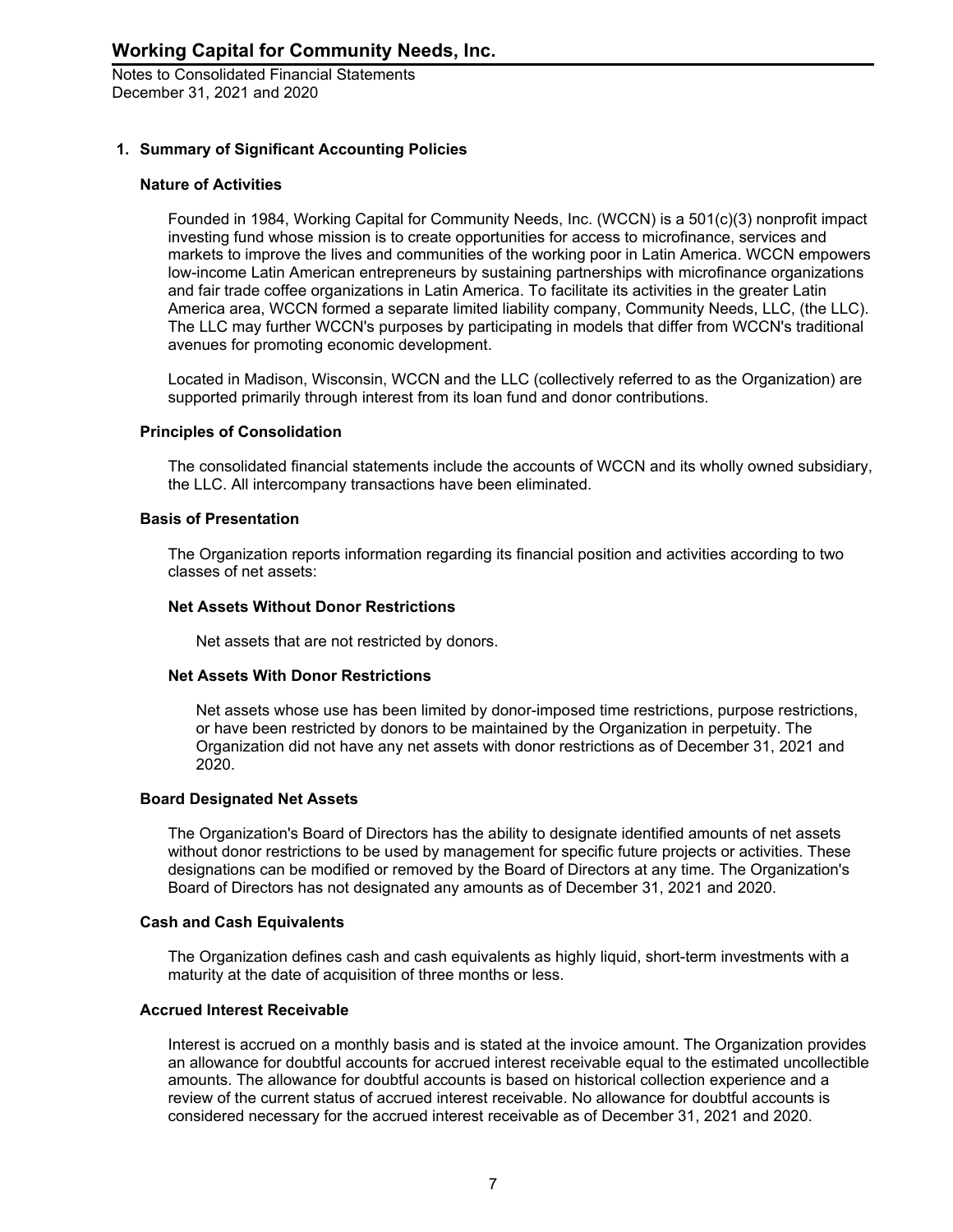#### **Notes Receivable**

Notes receivable consist of amounts due from microfinance organizations and producer cooperatives/associations in Latin America. The allowance for loan loss reserve is a valuation allowance for probable incurred credit losses. Management regularly evaluates the allowance for loan losses taking into consideration such factors as historical experience, a review of the current status of notes receivable, changes in the nature and volume of the loan portfolio, global health concerns, political climate, review of specific problem loans and current economic and credit conditions that may affect the borrower's ability to pay. The allowance consists of specific and general components. The general component covers loans that are collectively evaluated for potential impairment. The specific component relates to loans that are individually evaluated for impairment due to current events or information being available making it more probable that the Organization will be unable to collect all amounts due according to the contractual terms of the loan agreements. The Organization provides an allowance for loan losses equal to the total estimated uncollectible notes. Allocations of the allowance may be made for specific loans, but the entire allowance is available for any loan that should be charged off. When an account is determined uncollectible, the account is written off against the allowance. It is reasonably possible that the Organization's estimate of the allowance for loan losses will change. The loan loss reserve as of December 31, 2021 and 2020 was \$1,350,495 and \$1,142,288, respectively.

The Organization considers any loans 90 days or more past due delinquent and puts them in nonaccrual status. Interest received on such loans is accounted for on a cash basis until qualifying for return to accrual. Loans are returned to accrual status when all of the principal and interest amounts contractually due are brought current and future payments are reasonably assured.

#### **Accounting for Foreign Currency Denominated Transactions**

The books and records of the Organization are maintained in U.S. dollars. Transactions denominated in foreign currencies are translated into U.S. dollars at the consolidated statements of financial position dates rates of exchange. Changes in foreign currency denominated transactions are recorded in the consolidated statements of activities in the period the change occurs. The gain or loss on currency translation is included in Portfolio income in the consolidated statements of activities.

#### **Revenue Recognition**

Interest on loans receivable is recognized on a monthly basis based on the loan receivable balance outstanding and the interest rate established in the loan agreements. Loan fees are earned based on a 1% administrative fee for every loan issued, which is recognized on the date of loan issuance.

Contributions are recognized in the period received. Conditional promises, that is, those with a measurable performance or other barrier, and a right of return, are not recognized until the conditions on which they depend have been met. The Organization reports gifts of cash and other assets as contributions with donor restrictions if they are received with donor stipulations that limit the use of the donated assets. When a donor restriction expires, that is when a stipulated time restriction ends or purpose restriction is accomplished, net assets with donor restrictions are reclassified as net assets without donor restrictions and reported in the consolidated statements of activities as net assets released from restrictions. In the absence of donor specification that income and gains on donated funds are restricted, such income and gains are reported as without donor restrictions. The Organization recognizes as revenue without donor restrictions all donor-restricted contributions made to the Organization whose restrictions are met in the same year.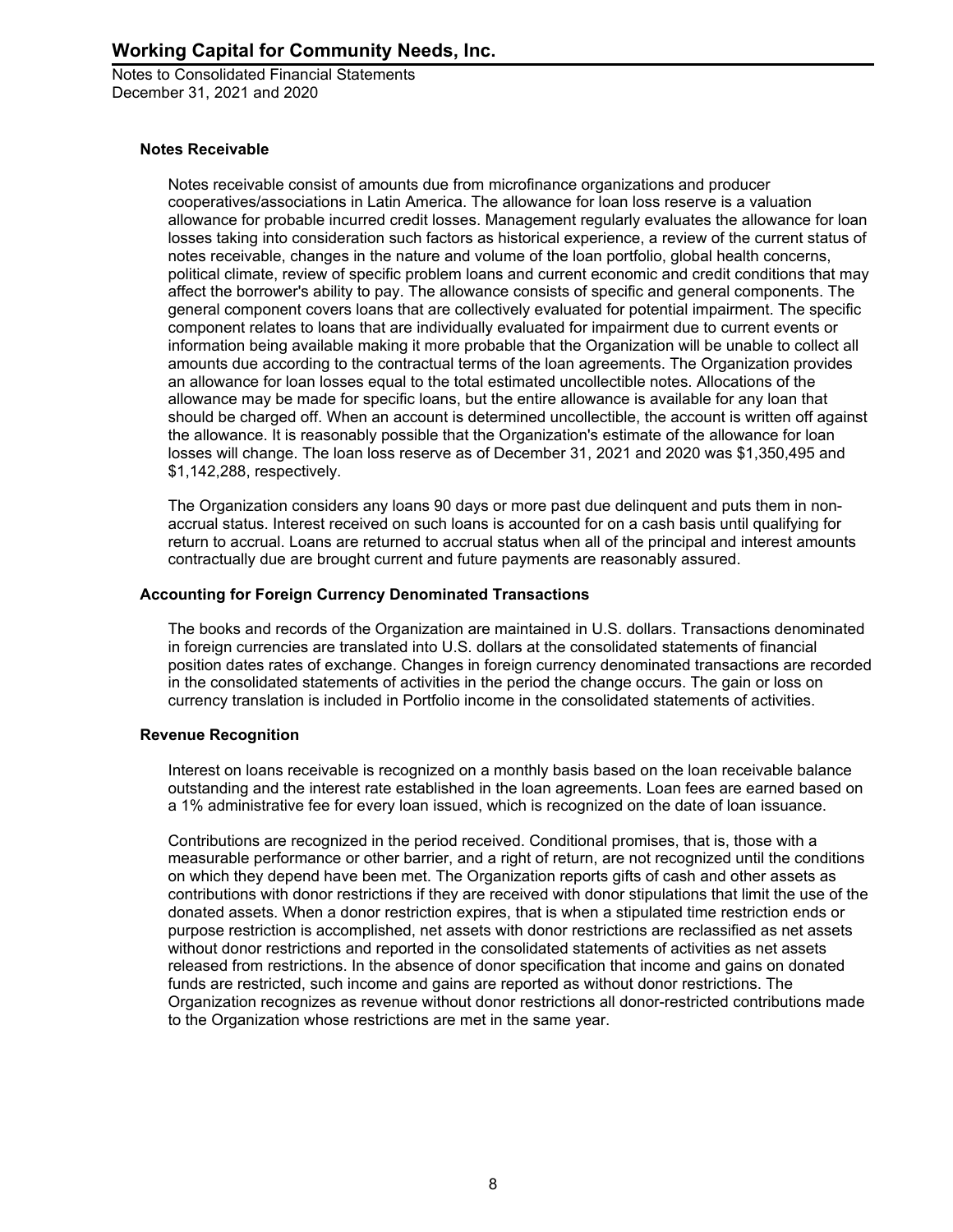#### **Expense Allocation**

The costs of providing various programs and other activities have been summarized on a functional basis in the consolidated statements of activities. Expenses directly attributable to a specific functional activity of the Organization are reported as expenses of those functional activities. Certain personnel and consulting expenses, office expenses, occupancy expenses and depreciation are allocated to functional activities based on time and effort.

#### **Income Tax Status**

The Organization follows the accounting standard on accounting for uncertainty in income taxes, which addresses the determination of whether tax benefits claimed or expected to be claimed on the tax return should be recorded in the consolidated financial statements. Under this guidance, the Organization may recognize the tax benefit from an uncertain tax position only if it is more likely than not that the tax position will be sustained on examination by taxing authorities, based on the technical merits of the position. The tax benefits recognized in the consolidated financial statements from such a position are measured based on the largest benefit that has a greater than 50 percent likelihood of being realized upon ultimate settlement. The guidance on accounting for uncertainty in income taxes also addresses derecognition, classification, interest and penalties on income taxes and accounting during interim periods. The Organization does not believe that it has any uncertain tax positions as of December 31, 2021 and 2020.

WCCN is exempt from federal income tax under Section 501(c)(3) of the U.S. Internal Revenue Code and corresponding provisions of state law and accordingly is not subject to federal or state income taxes. However, any unrelated business income may be subject to taxation.

Community Needs, LLC is treated as a disregarded entity for federal tax purposes and its operations are reported on WCCN's federal exempt organization return.

#### **Estimates**

The preparation of financial statements in conformity with accounting principles generally accepted in the United States of America requires management to make estimates and assumptions that affect the reported amounts of assets and liabilities and disclosure of contingent assets and liabilities at the date of the consolidated financial statements and the reported amounts of revenues and expenses during the reporting period. Actual results could differ from those estimates.

#### **Adopted Accounting Pronouncement**

During 2021, the Organization adopted Financial Accounting Standards Board (FASB) Accounting Standards Update (ASU) No. 2017-12, *Targeted Improvements to Accounting for Hedging Activities*. ASU No. 2017-12 improves the financial reporting of hedging relationships to better portray the economic results of an entity's risk management activities in its financial statements. Adopting ASU No. 2017-12 did not have a significant impact on the Organization's consolidated financial statements.

#### **New Accounting Pronouncements**

During September 2020, FASB issued ASU No. 2020-07, *Presentation and Disclosures by Not-for-Profit Entities for Contributed Nonfinancial Assets*. ASU No. 2020-07 improves financial reporting by providing new presentation and disclosure requirements about contributed nonfinancial assets, including additional disclosure requirements for recognized contributed services. The standard will be required to be applied retrospectively for annual periods beginning after June 15, 2021 (2022). The Organization is currently assessing the effect that ASU No. 2020-07 will have on its consolidated financial statements.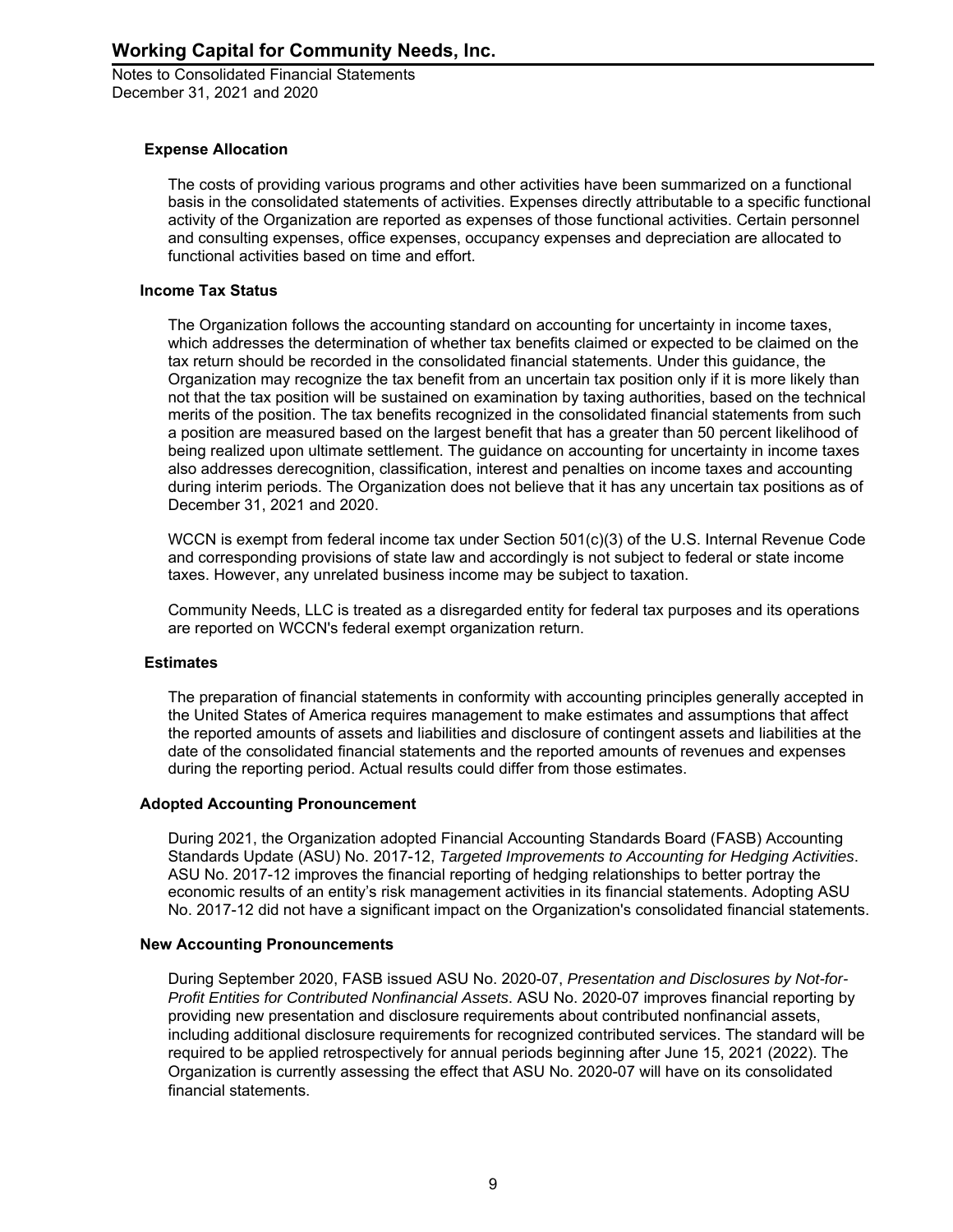> During June 2016, FASB issued ASU No. 2016-13, *Measurement of Credit Losses on Financial Instruments*. ASU No. 2016-13 requires financial assets measured at amortized cost to be presented at the net amount expected to be collected, through an allowance for credit losses that is deducted from the amortized cost basis. The measurement of expected credit losses is based on relevant information about past events, including historical experience, current conditions, and reasonable and supportable forecasts that affect the collectability of the reported amount. FASB has issued subsequent standards to clarify, correct errors in or improve the guidance. ASU No. 2016-13 (as amended) is effective for annual periods and interim periods within those annual periods beginning after December 15, 2022 (2023). Early adoption is permitted for annual and interim periods beginning after December 15, 2018. The Organization is currently assessing the effect that ASU No. 2016-13 (as amended) will have on its consolidated financial statements.

> During March 2020, the FASB issued ASU No. 2020-04, *Facilitation of the Effects of Reference Rate Reform on Financial Reporting*. ASU No. 2020-04 provides optional expedients and exceptions for applying generally accepted accounting principles (GAAP) to contracts, hedging relationships, and other transactions that reference LIBOR or another reference rate expected to be discontinued because of reference rate reform, if certain criteria are met. Entities may elect the optional expedients and exceptions included in ASU No. 2020-04 as of March 12, 2020 and through December 31, 2022. The Organization is currently assessing the effect that electing the optional expedients and exceptions included in ASU No. 2020-04 would have on its results of operation, financial position and cash flows.

#### **2. Notes Receivable**

The Organization considers its loans in one distinct category. Notes receivable are from various partners in Latin America and the United States. Interest rates vary from 7.87% to 12% payable typically in monthly, quarterly, semi-annual or annual installments including principal and interest. In specific cases, interest rates are reduced. Some notes are collateralized by assets to mitigate further risk for loans considered to be higher risk in nature.

A summary of the activity in the allowance for loan losses by class of loan is as follows for the years ended December 31:

|                                                      |    | 2021         |     | 2020       |
|------------------------------------------------------|----|--------------|-----|------------|
| <b>Allowance</b>                                     |    |              |     |            |
| Balance January 1:                                   | \$ | 1,142,288 \$ |     | 1.533.454  |
| Charge offs                                          |    |              |     | (545, 897) |
| Recoveries                                           |    | (383,004)    |     | (231, 200) |
| Provision for loan losses                            |    | 591,211      |     | 385,931    |
| Balance December 31                                  |    | 1,350,495    |     | 1,142,288  |
| Ending balance individually evaluated for impairment | £. | 677,175      | \$. | 747,082    |
| Ending balance collectively evaluated for impairment |    | 673,320      |     | 395,206    |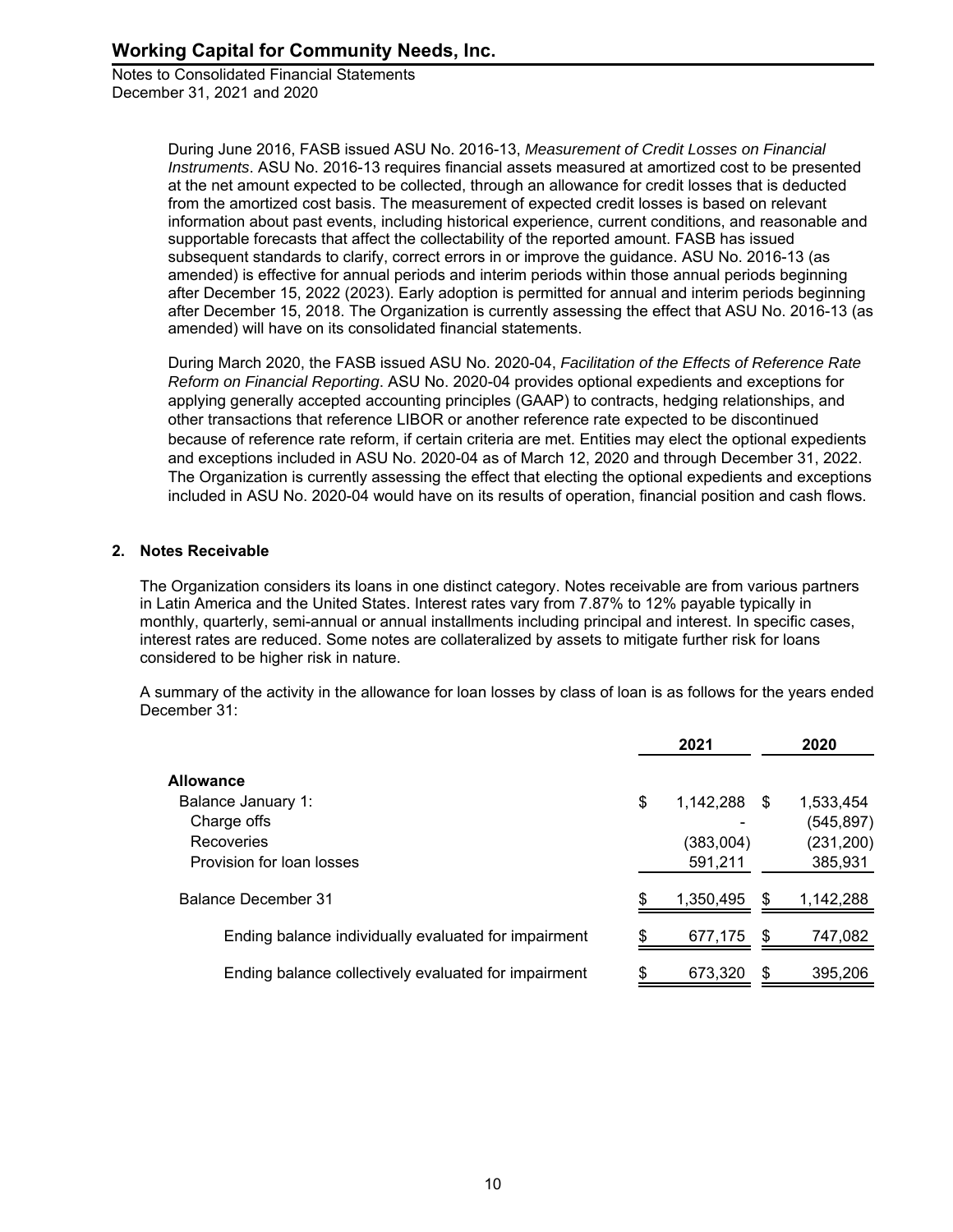Loan activity is as follows for the years ended December 31:

|     | 2021        |     | 2020          |
|-----|-------------|-----|---------------|
|     |             |     |               |
| S   |             |     | 11,972,636    |
|     | (1,350,495) |     | (1, 142, 288) |
| \$. | 13,086,617  | \$. | 10,830,348    |
| £.  | 1,019,184   | \$. | 2,092,476     |
| £.  | 13,417,928  | \$. | 9,880,160     |
|     |             |     | 14,437,112 \$ |

Components of notes receivable as of December 31 are as follows:

|                                               |   | 2021                         | 2020                        |
|-----------------------------------------------|---|------------------------------|-----------------------------|
| Notes receivable<br>Allowance for loan losses | S | 14,437,112 \$<br>(1,350,495) | 11,972,636<br>(1, 142, 288) |
| Notes receivable, net                         |   | 13,086,617                   | 10,830,348                  |
| Less current portion                          |   | (4,909,951)                  | (4,504,823)                 |
| Notes receivable, net less current portion    |   | 8,176,666                    | 6,325,525                   |

Notes receivable are stated at the amount of unpaid principal. The Organization assessed a 5% allowance on all loans within the loan portfolio based on the overall allowance factors as of December 31, 2021. For 2020, the allowance was 4%. In addition, the Organization reviews the risk factors and performance of each individual loan and may assess an additional allowance if deemed appropriate.

The Organization's internal risk rating is based on a Capital adequacy, Asset quality, Management, Earnings, and Liquidity (CAMEL) analysis. Under the internal policy, financial statements, budgets and quarterly updates are regularly reviewed and result in the assignment of a partner rating to help monitor the risk associated with the various partners.

#### **Provisioning Criteria**

The Organization follows guidance from the Office of the Comptroller of the Currency (OCC) to stratify its receivables in determining the reserve level.

| <b>Classification</b>  | Days in Arrears | <b>Reserve Level</b> |
|------------------------|-----------------|----------------------|
| Current                | N/A             | 5% (4% for 2020)     |
| <b>Special Mention</b> | 30              | 5%                   |
| Substandard            | 90.             | 50%                  |

When a loan balance is 270 days or more in arrears it is considered doubtful and is separately assessed for collectability.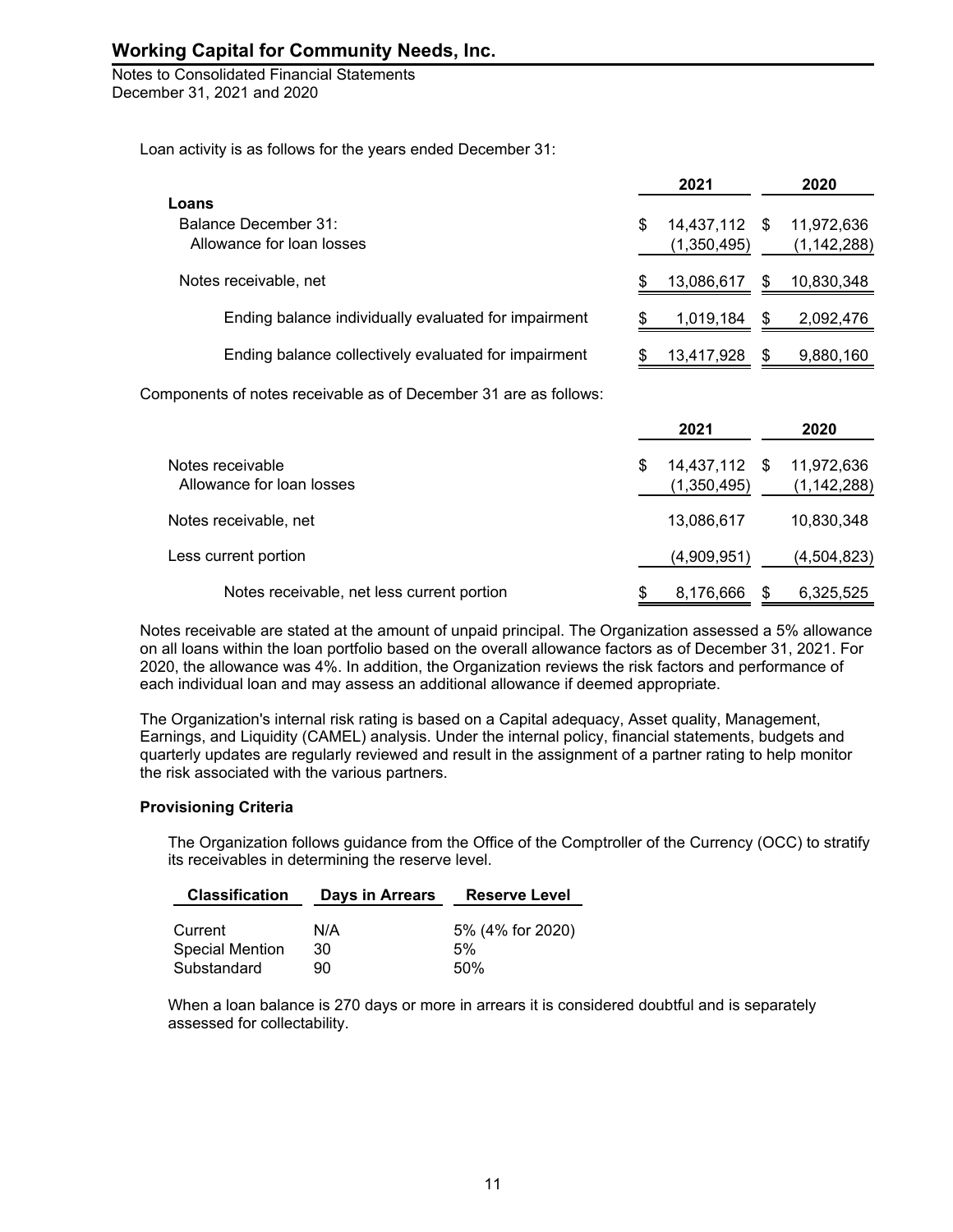Notes to Consolidated Financial Statements December 31, 2021 and 2020

> Below is a breakdown of the notes receivable by provision criteria and the associated allowance calculations as of December 31:

|                |                              | 2021                 |                              |                                   |
|----------------|------------------------------|----------------------|------------------------------|-----------------------------------|
| Classification | Number of<br><b>Agencies</b> | Loans<br>Outstanding | Percentage<br><b>Applied</b> | <b>Allowance</b><br><b>Needed</b> |
| Current        | 17                           | \$<br>13,417,928     | 5 % \$                       | 673,320                           |
|                |                              | 2020                 |                              |                                   |
| Classification | Number of<br><b>Agencies</b> | Loans<br>Outstanding | Percentage<br><b>Applied</b> | <b>Allowance</b><br><b>Needed</b> |
| Current        | 16                           | \$<br>9,880,160      | 4 % \$                       | 395,206                           |

In addition to the above allowance calculation, the Organization assessed some borrowers separately from the classifications above due to their unique financial condition.

The assessment is as follows as of December 31:

|                                  |                      | 2021                         |                                   |
|----------------------------------|----------------------|------------------------------|-----------------------------------|
|                                  | Loans<br>Outstanding | Percentage<br><b>Applied</b> | <b>Allowance</b><br><b>Needed</b> |
| Separately identified borrowers: |                      |                              |                                   |
| Restructured                     | \$<br>526,311        | 100 % \$                     | 526,311                           |
| Loan in restructuring process    | 233,102              | 50 %                         | 116,551                           |
| Other (foreign currency)         | 114,771              | 16 %                         | 18,363                            |
| Other                            | 145,000              | 11 %                         | 15,950                            |
| Total                            | 1,019,184            |                              | 677,175                           |
|                                  |                      | 2020                         |                                   |
|                                  | Loans<br>Outstanding | Percentage<br><b>Applied</b> | <b>Allowance</b><br><b>Needed</b> |
| Separately identified borrowers: |                      |                              |                                   |
| Restructured                     | \$<br>594,280        | 100 % \$                     | 594,280                           |
| Rescheduled payments             | 379,991              | 4 %                          | 15,200                            |
| Other (foreign currency)         | 292,001              | 16 %                         | 46,720                            |
| Other                            | 826,204              | 11 %                         | 90,882                            |
| Total                            | \$<br>2,092,476      |                              | \$<br>747,082                     |

When a new loan replaces an outstanding balance on an older loan that has either a lower interest rate or longer payment term it is considered to be a restructured loan. Management has deemed an allowance of 100% appropriate for this loan.

As of December 31, 2021, one loan restructure was in process and the Organization assessed a 50% loan loss reserve appropriate.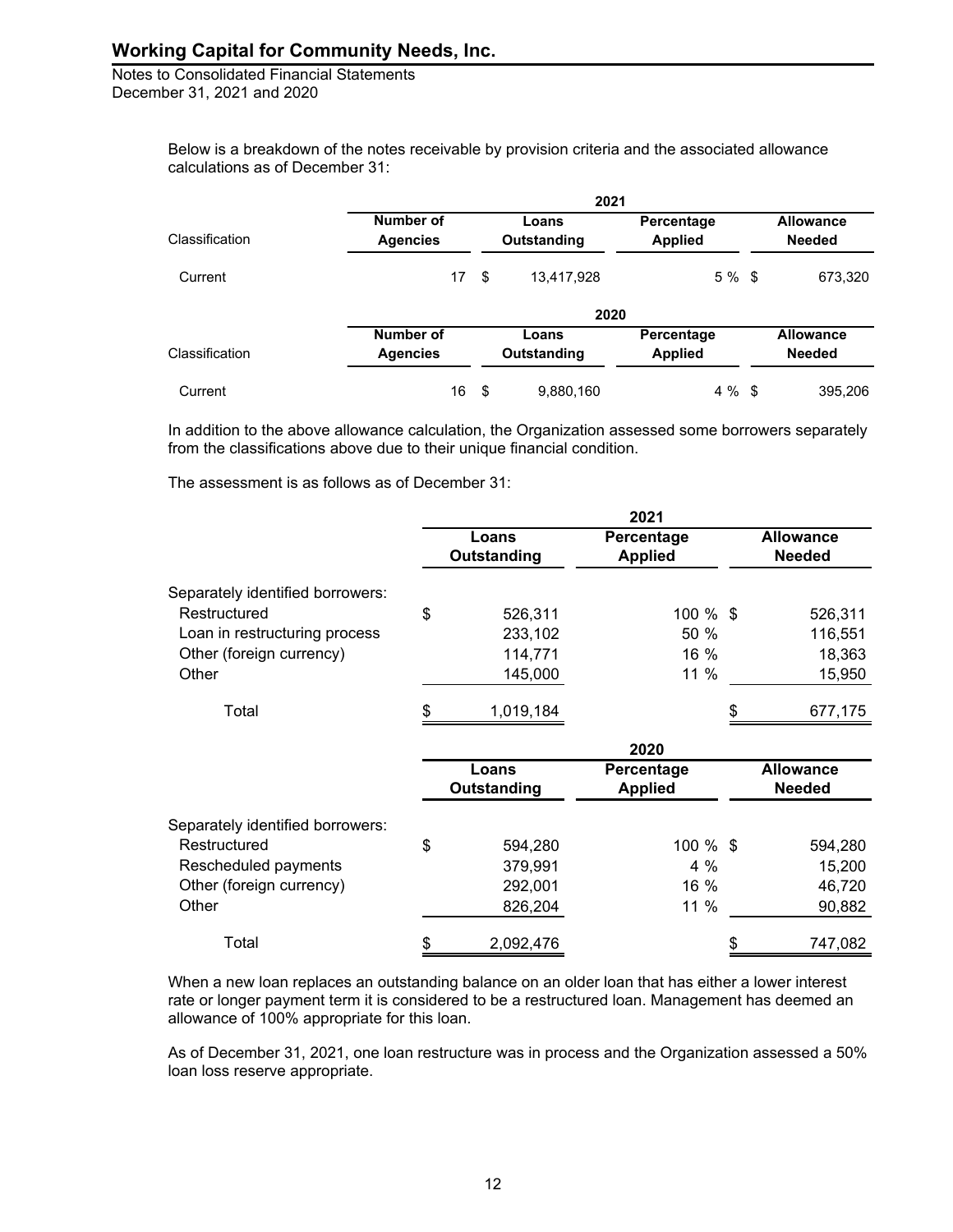> As a result of the spread of the COVID-19 pandemic, economic uncertainties arose in both the United States and Latin America which impacted the Organization's portfolio quality. In 2020, the Organization agreed to reschedule \$1,127,576 in principal payments due from six partners in five different countries. Remaining rescheduled amounts due as of December 31, 2020 were \$379,991. The Organization has deemed an allowance of 4% appropriate for these specific rescheduled principal payments due to all partners being current with their payments. Rescheduled loan payments were fully collected by the Organization during the year ended December 31, 2021.

> Separately, in 2020, the Organization agreed to reschedule \$352,076 in principal payments with an additional four partners in two different countries. All partners were current with their payments. Due to the difficult economic conditions these four partners found themselves in due to the pandemic, the Organization decided to proactively record an extra reserve on all of the loans to those partners. Three partners had loans in US dollars totaling \$826,204 as of December 31, 2020 reflected as other in the chart above. Other consists of loans which had restructured payments as a result of economic conditions. One partner had a loan in a foreign currency totaling \$292,001 reflected as other (foreign currency) in the chart above. The Organization decided to reserve the US dollar loans at 11%, while reserving the foreign currency loan at 16% to cover any currency fluctuation.

> During the year ended December 31, 2021, a partner in Honduras requested a restructure of payments. The outstanding balance was \$233,102 as of December 31, 2021 and the partner was current on all loan payments at the time of the request. As of December 31, 2021, the restructure was in process and the Organization assessed a 50% loan loss reserve appropriate.

> In 2018, political protests in Nicaragua brought the country to an economic standstill for four months. While WCCN did not incur any significant losses during this time, management decided to shift its portfolio strategy in Nicaragua to work only with partners that were highly rated, had good equity bases and good management. This strategy has worked well to mitigate the WCCN's risk in Nicaragua. Since that time, the government of Nicaragua has shut down around 140 non-profit organizations in Nicaragua that receive donations from international governments or organizations and have also spoken out against the current President, Daniel Ortega, and his administration. WCCN works with three private organizations in Nicaragua and one non-profit organization. To date, no private or non-profit microfinance organizations in Nicaragua have been shut down by the government, and none of our current partners have engaged in political activity or spoken out against the government. However, in response to this development, WCCN may adapt the way it lends in Nicaragua to protect its investments, including shifting contracts to holding companies in other countries outside of Nicaragua. Given that WCCN has not experienced any losses in Nicaragua due to this situation, WCCN maintains a 5% reserve.

There were no past due loans as of December 31, 2021 and 2020.

Interest income is recognized when earned on these loans. Any loans that become greater than 90 days past due enter into a nonaccrual status. The Organization no longer accrues interest income associated with these loans. Once the loan is bought into a status such that it is less than 90 days past due, interest is again accrued on these loans. No interest income was recognized on past due loans for the years ended December 31, 2021, 2020 and 2019.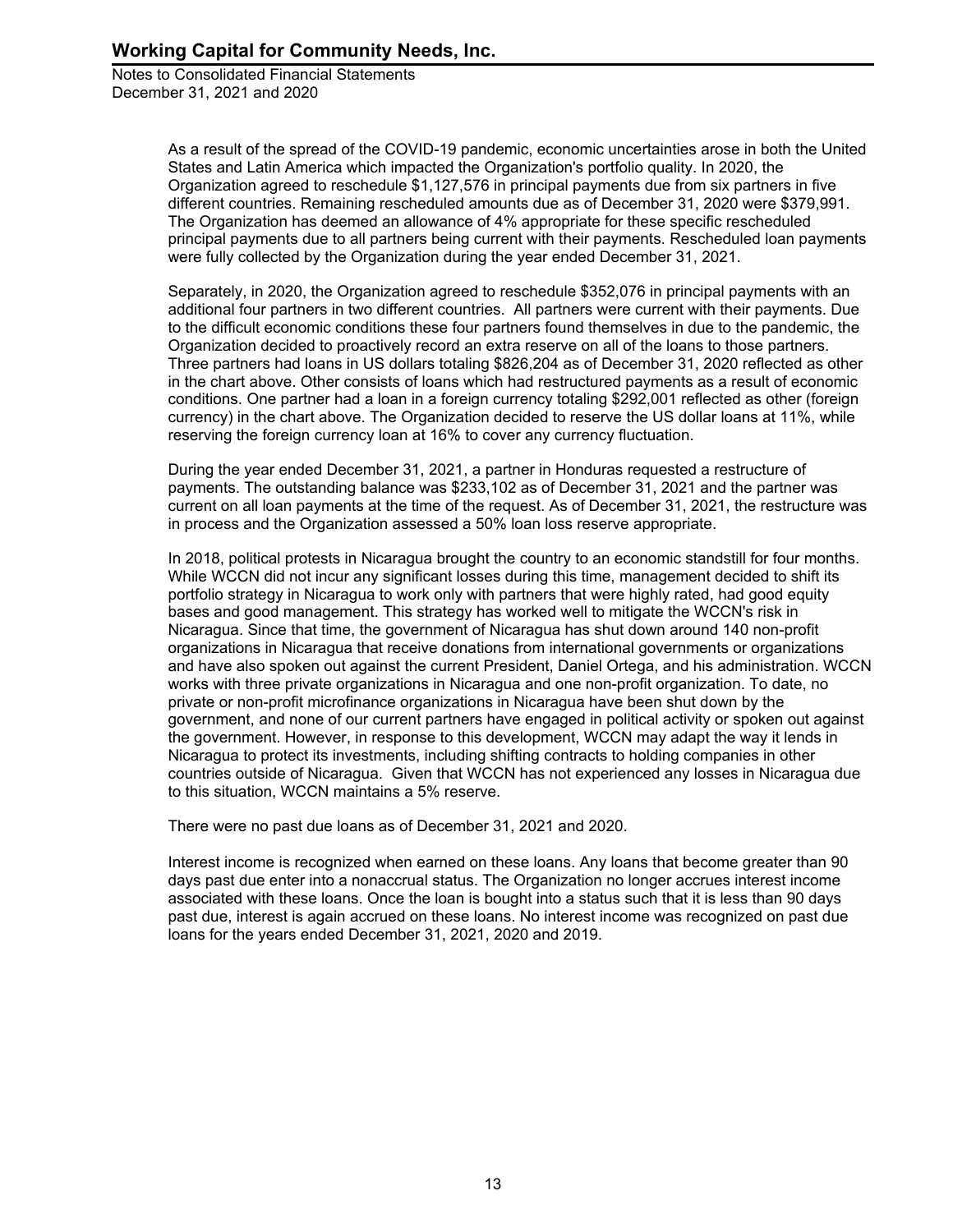Notes to Consolidated Financial Statements December 31, 2021 and 2020

Portfolio income for the years ended December 31, 2021, 2020 and 2019 consisted of the following:

|                                               |    | 2021         |   | 2020      | 2019 |          |  |
|-----------------------------------------------|----|--------------|---|-----------|------|----------|--|
| Interest and dividends                        | \$ | 1.194.846 \$ |   | 1,014,647 |      | 936,276  |  |
| Unrealized gain (loss) on cross-currency      |    |              |   |           |      |          |  |
| interest rate swaps                           |    | 13,692       |   | (14,531)  |      | (5, 149) |  |
| Realized and unrealized loss on forward hedge |    | (11, 034)    |   | (22, 479) |      |          |  |
| Gain on currency translations                 |    | 27,821       |   | 5,227     |      | 666      |  |
| Portfolio income                              | S  | 1,225,325    | S | 982.864   |      | 931,793  |  |

#### **3. Notes Payable**

The Organization has entered into loan agreements with various lenders in the United States. The proceeds from these notes payable are used to create the pool of funds available to issue notes receivable to partners in Latin America that operate loan programs serving low-income borrowers.

As of December 31, 2021 and 2020, there were approximately 500 notes executed with recurring and new lenders. Interest rates on the notes range from 0% to 4.25% with maturities due over the next month to seven years.

In June 2020, the Organization also entered into a note payable agreement with the Small Business Administration (SBA) as a result of the COVID-19 pandemic. The Economic Injury Disaster Loan (EIDL) bears interest at 2.75% and requires monthly interest and principal payments of \$641 beginning in June 2021. Any remaining unpaid balance of principal and interest is payable June 2050.

Notes payable as of December 31, 2021 and 2020 consisted of the following:

|                                                      |    |                       | 2020 |                       |
|------------------------------------------------------|----|-----------------------|------|-----------------------|
| Notes payable, various lenders<br>Notes payable, SBA | \$ | 12,832,595<br>150,000 | S    | 11,287,393<br>150,000 |
| Total                                                |    | 12,982,595            |      | 11,437,393            |
| Less current portion                                 |    | (3,837,295)           |      | (2,900,638)           |
| Notes payable less current portion                   | S  | 9,145,300             |      | 8,536,755             |

Principal maturities of the notes payable for the years ending December 31 are as follows:

| Years ending December 31: |                  |
|---------------------------|------------------|
| 2022                      | \$<br>3,837,295  |
| 2023                      | 1,317,172        |
| 2024                      | 2,499,830        |
| 2025                      | 2,202,524        |
| 2026                      | 1,512,874        |
| Thereafter                | 1,612,900        |
|                           |                  |
| Total                     | \$<br>12,982,595 |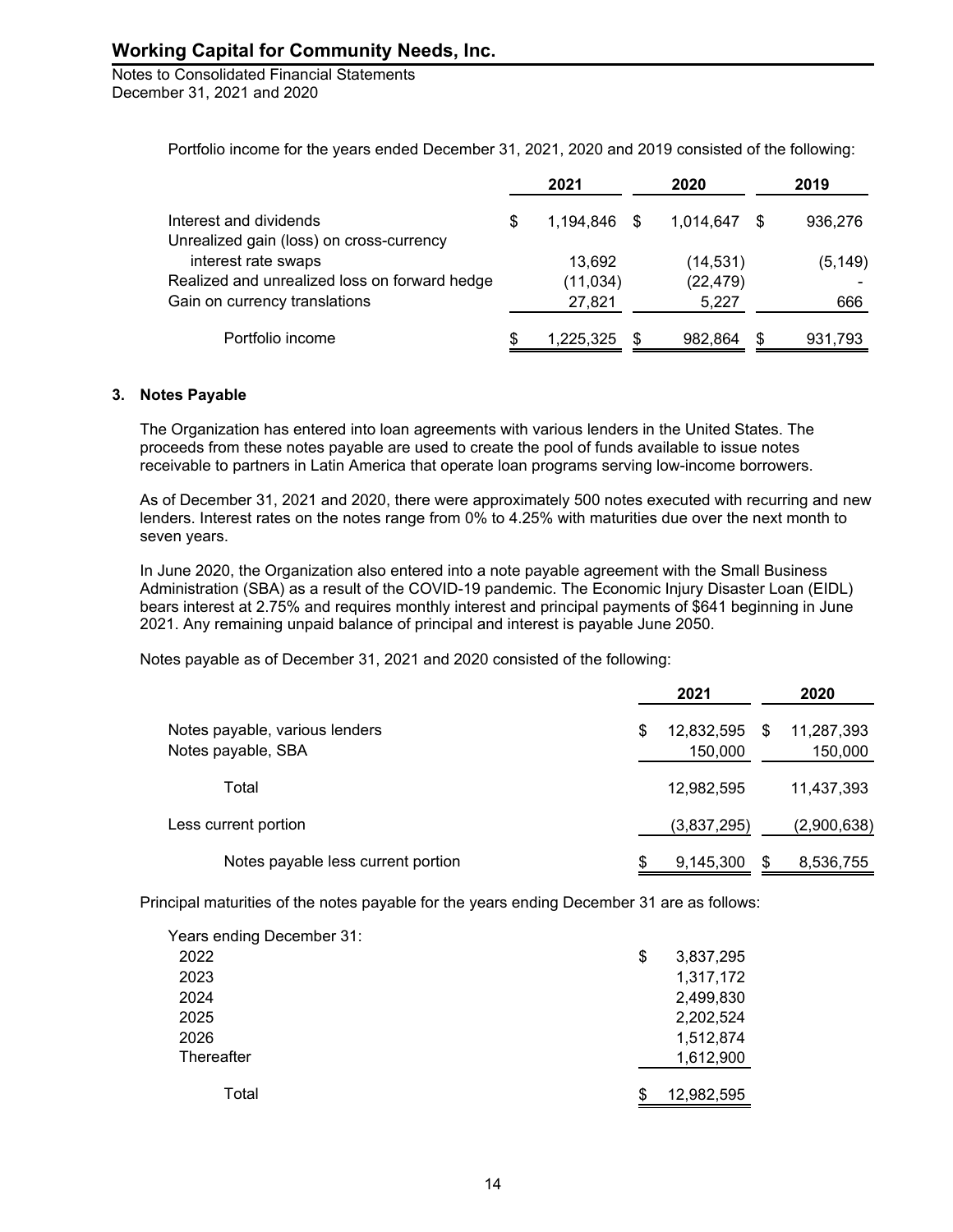Occasionally, a lender will forgive its note payable, which becomes a contribution to the Organization and is removed from notes payable at the date of the donation. For the years ended December 31, 2021, 2020 and 2019, amounts forgiven totaled \$3,091, \$21,125 and \$96,189, respectively, and are included in contributions in the consolidated statements of activities.

Notes payable are subject to various state filing requirements and various covenants. As of December 31, 2021, the Organization represents that it is in compliance with all filing requirements and covenants.

#### **4. Paycheck Protection Program Loan**

The Organization participated in and received funds under the Paycheck Protection Program (PPP) through the Coronavirus Aid, Relief and Economic Security (CARES) Act of 2020 in the amount of \$52,700, and a Second Draw PPP (PPP2) loan in the amount of \$59,505 in February 2021, under the Economic Aid Act. The PPP and PPP2 are designed to provide a direct financial incentive for small businesses to keep their workers on the payroll. The program will forgive loan balances to the extent employees are kept on the payroll and the loan principal is used for payroll, rent, mortgage interest, or utilities among other expenses during the eight or twenty-four week period following receipt. Any portion of the loan that is not forgiven will carry interest at 1% and is due to be paid back within two or five years. The first payment can be deferred until ten months after the end of the covered period, which is either eight or twenty-four weeks for PPP and between eight and twenty-four weeks for PPP2.

As of December 31, 2020, the Organization has expended all of the PPP funds received on qualified expenses and believes that it met all of the conditions attached to the PPP, therefore, the Organization has recorded contribution revenue of \$52,700 within its consolidated statements of activities for the yearended December 31, 2020. The PPP was forgiven in full by the Small Business Administration (SBA) in November 2020.

As of December 31, 2021, the Organization has expended all of the PPP2 funds received on qualified expenses and believes that it met all of the conditions attached to the PPP2 funds, therefore, the Organization has recorded \$59,505 as contribution revenue within its consolidated statements of activities for the year ending December 31, 2021. The PPP2 was forgiven in full by the SBA in June 2021.

The SBA reserves the right to audit the PPP and PPP2 loans, regardless of size. These audits may occur after forgiveness has been granted. In accordance with the agreements, all borrowers are required to maintain their loan documentation for six years after the loan was forgiven or repaid in full and to provide that documentation to the SBA upon request. The Organization does not believe the results of any audits or reviews by the SBA would have a material impact on the consolidated financial statements.

#### **5. Line of Credit**

WCCN has an unsecured line of credit in the amount of \$500,000 from Settlers Bank. It has an interest rate of PRIME + 3% APR interest and expires in June 2022. As of December 31, 2021 and 2020 the outstanding balance on the line of credit was \$0.

#### **6. Conditional Promises to Give**

The Organization is occasionally notified that they are named as a beneficiary in an estate plan by donors. These gifts do not meet the criteria to be recognized as contribution revenue until the the gift is unconditional. The total of these conditional pledges as of December 31, 2021 and 2020 was \$1,223,177 and \$1,293,980, respectively. Amounts received in contributions from gifts becoming unconditional and recognized in the consolidated statements of activities for 2021, 2020, and 2019 were \$3,091, \$2,000, and \$0, respectively.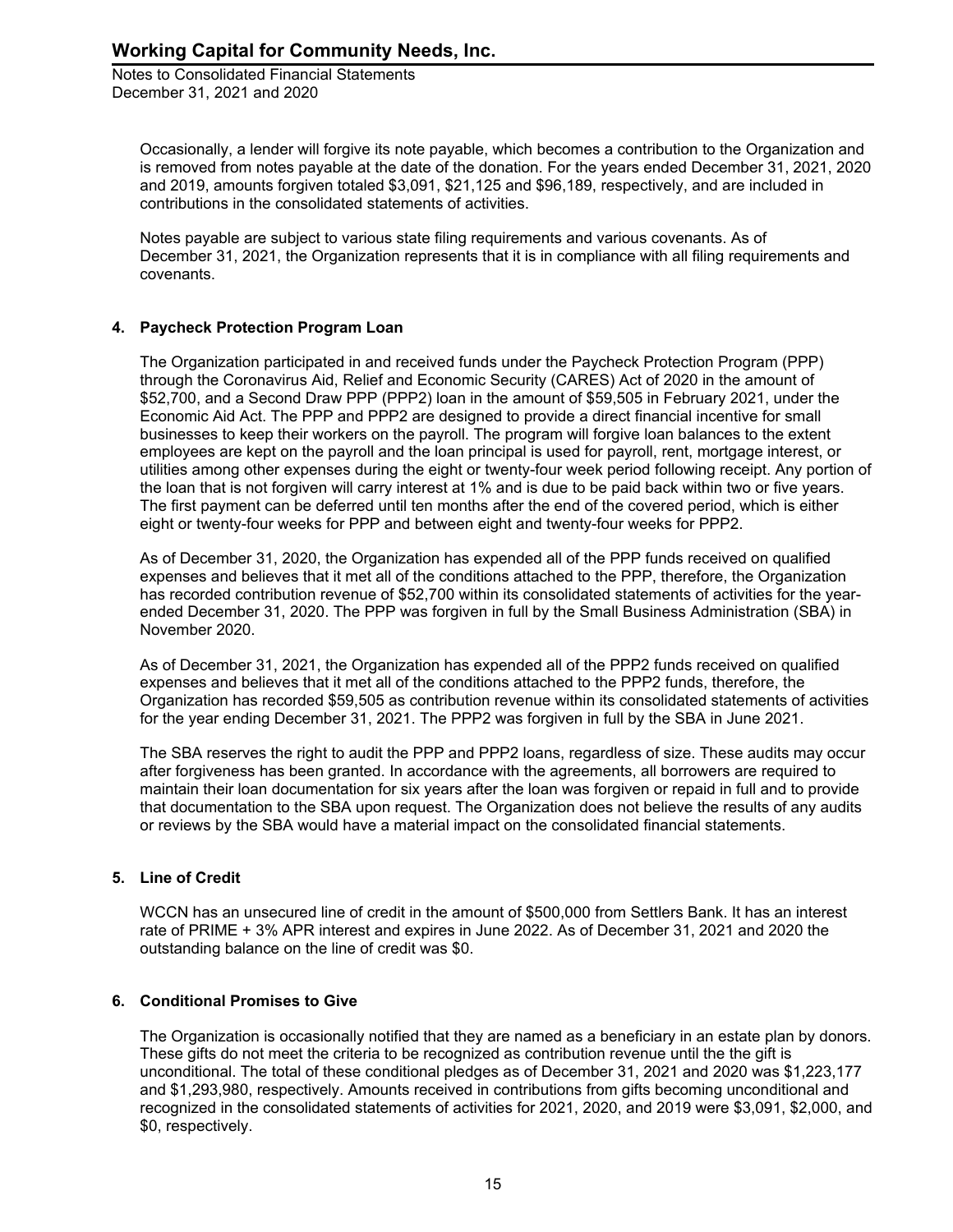#### **7. Leases**

The Organization entered into a three-year lease agreement for office space in Madison, Wisconsin as of June 1, 2019 which requires monthly payments beginning at \$1,900 and provides for an annual increase of 3%. During 2021, the annual increase was waived. In October 2021, the Organization entered into a three-year lease extension, which requires monthly payments of \$2,076 beginning in June 2022.

The lease is accounted for as an operating lease under authoritative accounting guidance. The original operating lease right-of-use asset and the operating lease liability of \$61,973 were recognized based on the present value of the future lease payments over the lease term at commencement date. The Organization elected to use a rate of PRIME + 3 percent for a period comparable to the lease term, 8.6 percent. Upon extension of the lease in 2021, the operating lease right-of-use asset and the operating lease liability of \$65,839 were recognized based on the present value of the future lease payments over the lease term at commencement date. The Organization elected to use a rate of PRIME + 3 percent for a period comparable to the lease term, 6.34 percent.

Future minimum lease payments are as follows:

| Years ending December 31:           |              |
|-------------------------------------|--------------|
| 2022                                | \$<br>24,680 |
| 2023                                | 24,680       |
| 2024                                | 24,680       |
| 2025                                | 10,283       |
| Total                               | 84,323       |
| Less present value discount         | (8,906)      |
| Operating lease liability           | 75,417       |
| Less current portion                | (20, 317)    |
| Long-term operating lease liability | \$<br>55,100 |

Total lease expense in 2021, 2020 and 2019 was \$23,162, \$23,135, and \$21,665, respectively.

#### **8. Retirement Plan**

The Organization sponsors a SIMPLE IRA plan in which employees with prior year earnings of \$5,000 or more are eligible to participate. The Organization matches contributions to the plan up to 3% of the employee's deferrals. Retirement expense for 2021, 2020, and 2019 was \$8,552, \$7,512, and \$6,687, respectively.

#### **9. Related Party Transactions**

The Organization has notes payable to board members and employees totaling \$101,401 and \$60,178 as of December 31, 2021 and 2020, respectively. The interest rates on the notes range from 1% to 3% and the notes mature on various dates between March 2022 and December 2028. The Organization also received donations from board members and employees totaling \$4,395, \$21,518, and \$16,235, for the years ended December 31, 2021, 2020, and 2019, respectively.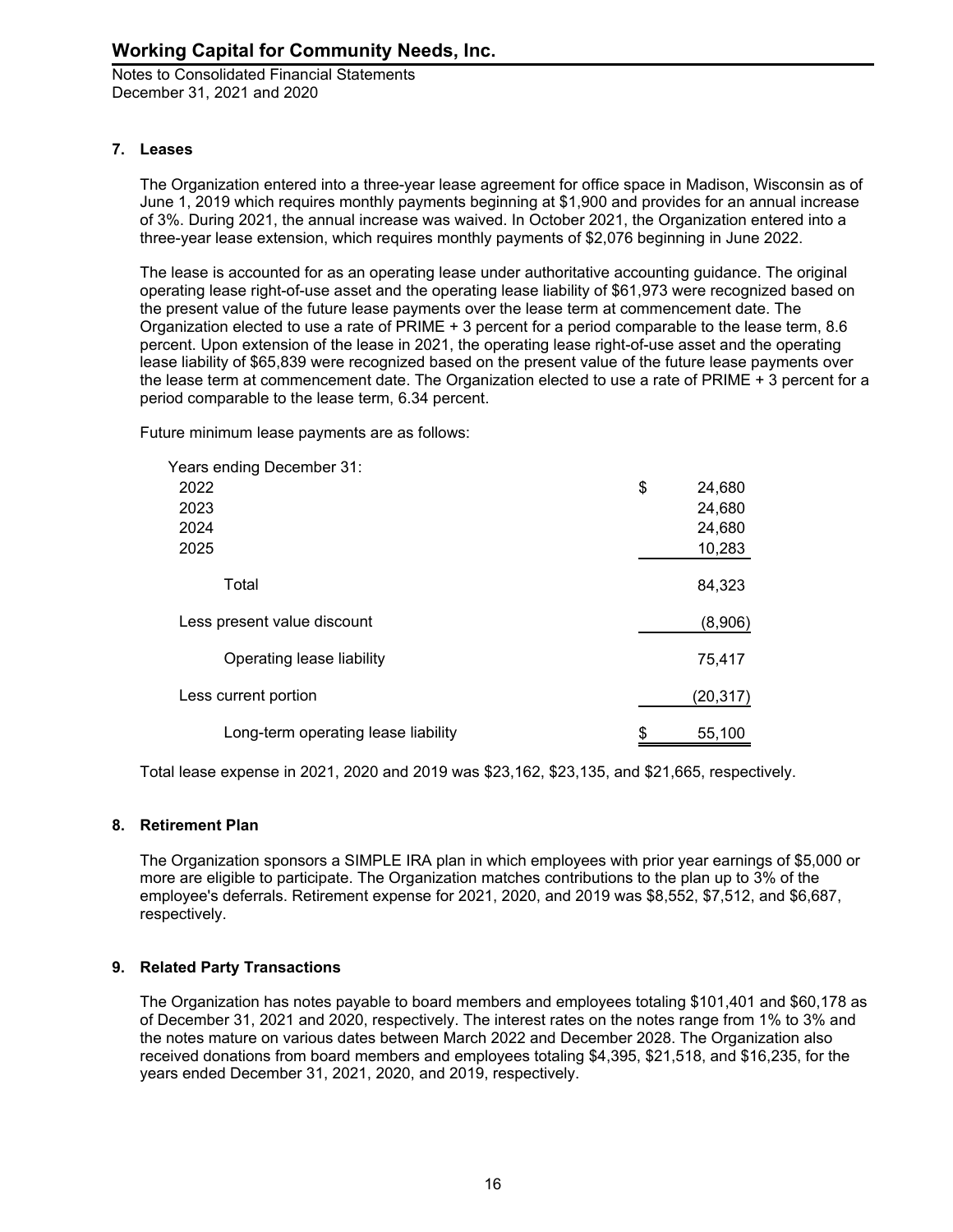#### **10. Derivative Financial Instruments**

To manage fluctuations of foreign currency values related to loans denominated in foreign currencies, the Organization entered into five cross-currency interest rate swap agreements, which mature in concert with the outstanding foreign currency notes receivable. The Organization does not enter into derivative financial instrument agreements for trading or speculative purposes.

A cross-currency interest rate swap is a foreign exchange agreement between two parties to exchange principal and fixed rate interest payments in one currency for principal and fixed rate interest payments in another currency. As a result of the currency swap agreements, the Organization has eliminated its currency risk that the principal and interest payments would be less or greater than the U.S. dollar value of the amounts.

The following represents the notional amount hedged, fair value of the cross-currency interest rate swaps outstanding as of December 31, 2021 and 2020 and the amount of exposure recorded in the change in net assets for the years ending December 31, 2021 and 2020, respectively.

|                                            |    | <b>Notional</b><br><b>Amount</b> | Liability as of<br>December 31 | <b>Year Ended</b><br>December 31<br>Loss | <b>Classification</b><br>of Gain (loss) |  |
|--------------------------------------------|----|----------------------------------|--------------------------------|------------------------------------------|-----------------------------------------|--|
| 2021 cross-currency interest<br>rate swaps |    | 198,334 \$                       | $(8,829)$ \$                   | 13.692                                   | Portfolio income                        |  |
| 2020 cross-currency interest<br>rate swaps | \$ | 589,999                          | (22,521) \$                    |                                          | (14,531) Portfolio income               |  |

In 2020, the Organization entered into three forward hedge transactions due to rescheduling local currency loan principal payments due in 2020 to future dates. A forward hedge is an agreement between two parties to exchange future principal payments in one currency for set principal payments in another currency. As a result of the future hedge agreements, the Organization has eliminated its currency risk that the principal payments to be received in the future would be less or greater than the U.S. dollar value of the amounts. One agreement ended during the year ended December 31, 2020, while the additional two agreements ended during the year ended December 31, 2021.

The following represents the notional amount hedged, fair value of the forward hedge outstanding as of December 31, 2021 and 2020, and the amount of exposure recorded in the change in net assets for the year ended December 31, 2021 and 2020.

|                     |    | <b>Notional</b><br>Amount |      | Liability as of<br>December 31 |      | <b>Year Ended</b><br>December 31<br>Loss | <b>Classification</b><br>of Gain (loss) |  |
|---------------------|----|---------------------------|------|--------------------------------|------|------------------------------------------|-----------------------------------------|--|
| 2021 forward hedges | S  |                           | - \$ |                                | - \$ |                                          | (11,034) Portfolio income               |  |
| 2020 forward hedges | \$ | 161.090 \$                |      | $(22, 479)$ \$                 |      |                                          | (22,479) Portfolio income               |  |

#### **11. Concentrations of Credit Risk**

The amounts loaned by the Organization to partners in Latin America (borrowing agencies) are in turn lent to small enterprises and individuals in Latin America. The Organization has disbursed such loans in Latin America. Notes executed between the Organization and the borrowing agencies are often not collateralized by assets of any material value, unless the notes are restructured due to a default. In such cases, the Organization seeks collateral from the borrower to mitigate further risk.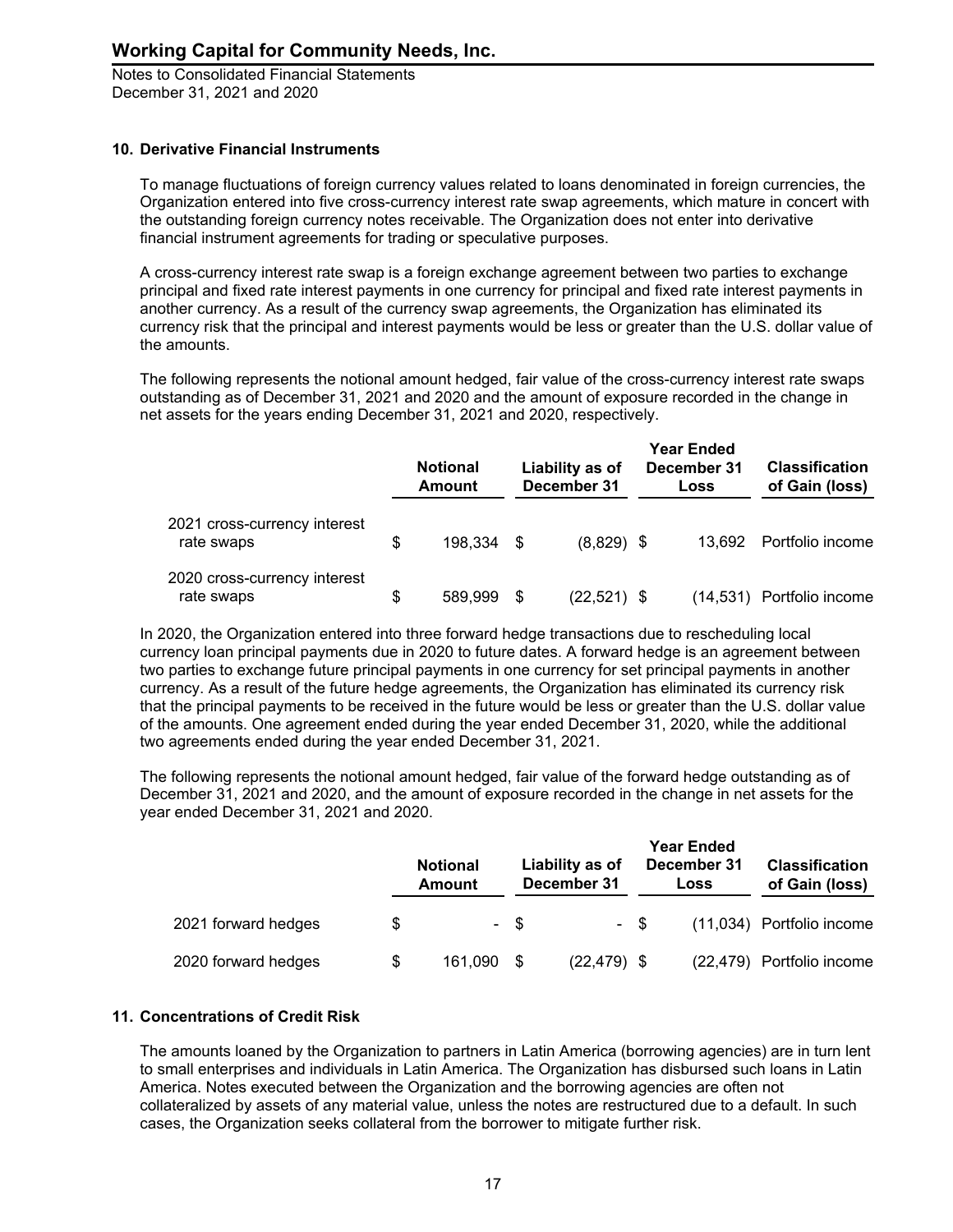The nature of the loans and the fact that the loans have limited to no value of collateral constitutes a significant concentration of credit risk for the Organization. Since this portion of the Organization's assets is concentrated outside of the United States, it is reasonably possible that operations could be interrupted in the near term. Substantially all notes payable and notes receivable, other than those identified in Note 10, are denominated solely in United States dollars, so there is minimal currency risk to the Organization from these financial instruments.

Notes receivable by country as of December 31, 2021 and 2020 are as follows:

|                         | 2021             |     | 2020          |
|-------------------------|------------------|-----|---------------|
| Ecuador                 | \$<br>3,430,980  | \$. | 3,634,182     |
| El Salvador             | 1,200,000        |     | 675,000       |
| <b>Honduras</b>         | 973,212          |     | 1,447,423     |
| Guatemala               | 1,425,000        |     | 458,333       |
| Nicaragua               | 5,137,442        |     | 3,518,000     |
| Colombia                | 227,500          |     | 78,750        |
| Peru                    | 876,311          |     | 1,460,948     |
| Mexico                  | 1,166,667        |     | 700,000       |
| Notes receivable        | 14,437,112       |     | 11,972,636    |
| Less loan loss reserves | (1,350,495)      |     | (1, 142, 288) |
| Notes receivable, net   | \$<br>13,086,617 |     | 10,830,348    |

The Organization's ability to repay lenders depends on its ability to obtain repayment from partner agencies to which loans have been issued.

#### **12. Fair Value Measurements**

Current authoritative guidance defines fair value as the price that would be received to sell an asset or paid to transfer a liability in an orderly transaction between market participants at the measurement date. In determining fair value, the Organization uses various valuation methods including the market, income and cost approaches. The assumptions used in the application of these valuation methods are developed from the perspective of market participants pricing the asset or liability. Inputs used in the valuation methods can be either readily observable, market corroborated, or generally unobservable inputs. Whenever possible, the Organization attempts to utilize valuation methods that maximize the use of observable inputs and minimize the use of unobservable inputs. Based on the observability of the inputs used in the valuation methods the Organization is required to provide the following information according to the fair value hierarchy. The fair value hierarchy ranks the quality and reliability of the information used to determine fair values. Assets and liabilities measured, reported and/or disclosed at fair value will be classified and disclosed in one of the following three categories:

- Level 1 Quoted market prices in active markets for identical assets or liabilities.
- Level 2 Observable market based inputs or unobservable inputs that are corroborated by market data.
- Level 3 Unobservable inputs that are not corroborated by market data.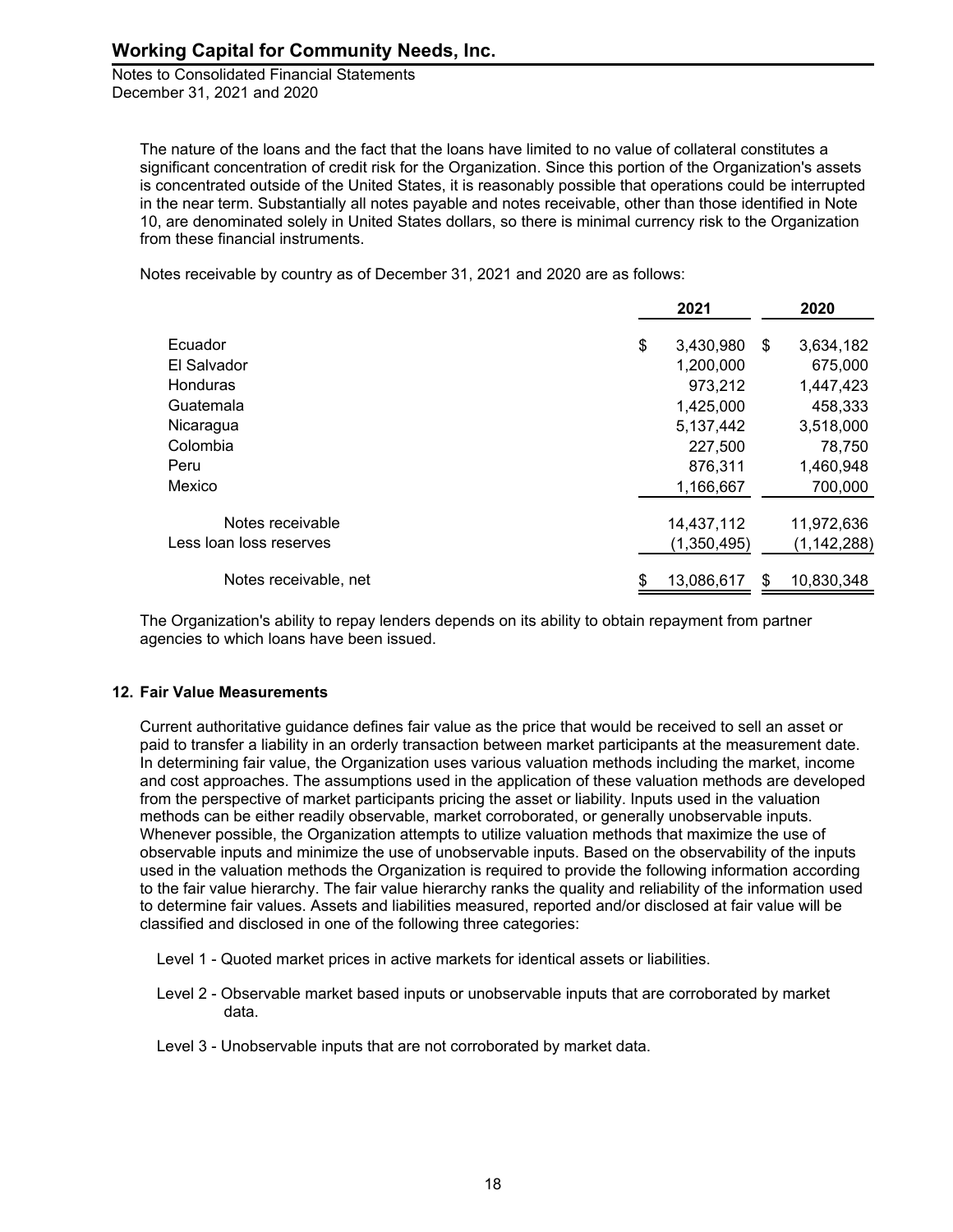Notes to Consolidated Financial Statements December 31, 2021 and 2020

Fair values of liabilities measured on a recurring basis as of December 31, 2021 and 2020 are as follows:

|                                                | 2021 |               |    |         |  |      |                    |  |      |           |  |
|------------------------------------------------|------|---------------|----|---------|--|------|--------------------|--|------|-----------|--|
|                                                |      | <b>Total</b>  |    | Level 1 |  |      | Level <sub>2</sub> |  |      | Level 3   |  |
| Cross-currency interest rate<br>swap liability | \$   | (8,829)       | \$ |         |  | \$   |                    |  |      | (8,829)   |  |
|                                                |      |               |    |         |  | 2020 |                    |  |      |           |  |
|                                                |      | <b>Total</b>  |    | Level 1 |  |      | Level <sub>2</sub> |  |      | Level 3   |  |
| Cross-currency interest rate                   |      |               |    |         |  |      |                    |  |      |           |  |
| swap liability                                 | \$   | $(22,521)$ \$ |    |         |  | - \$ |                    |  | - \$ | (22, 521) |  |
| Forward hedge liability                        |      | (22, 479)     |    |         |  |      |                    |  |      | (22, 479) |  |
| Total                                          | \$   | $(45,000)$ \$ |    |         |  | \$   |                    |  | - \$ | (45,000)  |  |

Following is a description of the valuation methodologies used for liabilities measured at fair value. There have been no changes in the valuation methodologies used as of December 31, 2021 and 2020:

Cross-currency interest rate swap: The interest rate swap valuation is based on unobservable inputs including expected cash flow, maturity date, notional amount, interest rates, and risk of non-performance through the duration of the agreement and is considered a Level 3 item.

Forward hedge: The forward hedge valuation is based on unobservable inputs including expected cash flow, maturity date, notional amount, interest rates, and risk of non-performance through the duration of the agreement and is considered a Level 3 item.

During the years ended December 31, 2021 and 2020, there were gains (losses) included in the change in net assets on the cross-currency interest rate swaps of \$13,692 and \$(14,531), respectively. During the year ended December 31, 2021 and 2020, there were losses included in the change in net assets on the forward hedges of \$11,034 and \$22,479, respectively.

#### **13. Availability and Liquidity of Financial Assets**

Financial assets available as of December 31, 2021 and 2020 for general expenditures consist of the following:

|                                                | 2021             |     | 2020        |
|------------------------------------------------|------------------|-----|-------------|
| Total assets                                   | \$<br>14,407,203 | \$. | 12,510,515  |
| Less non-financial assets:                     |                  |     |             |
| Prepaid expenses                               | (10, 546)        |     | (11, 461)   |
| Operating lease right-of-use asset             | (75, 467)        |     | (30, 768)   |
| Total financial assets                         | 14,321,190       |     | 12,468,286  |
| Less those unavailable for general expenditure |                  |     |             |
| Notes receivable less current portion          | (8,176,666)      |     | (6,325,525) |
| Assets available for general expenditures      | \$<br>6.144.524  |     | 6.142.761   |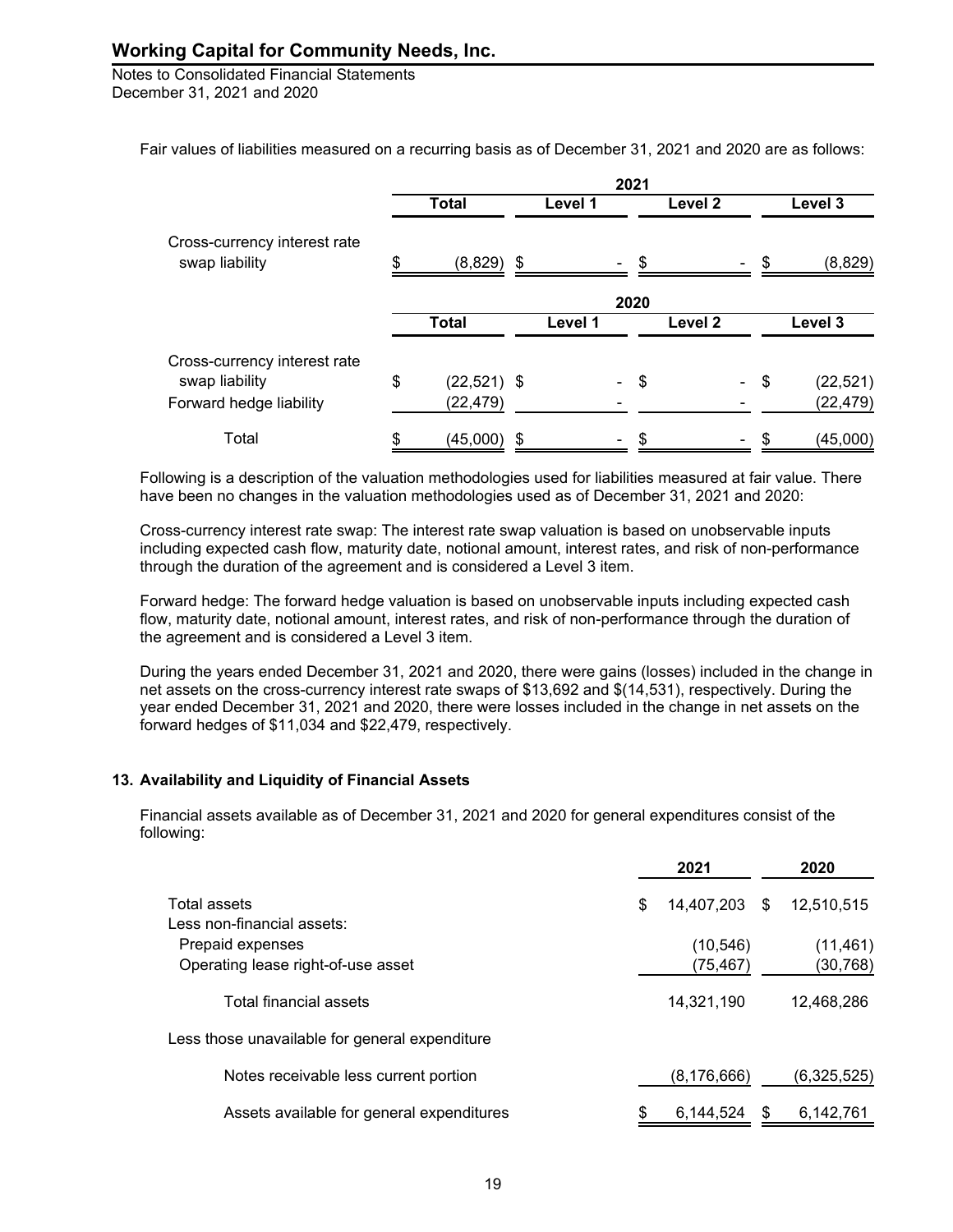As of December 31, 2021, the Organization has approximately \$970,000 in liquid assets to cover operating expenses and other general expenditures, liabilities, and other obligations as they come due. The Organization's practice is to keep current notes receivable as fully deployed as possible. The Organization invests cash in excess of daily requirements in various interest-bearing accounts. In addition, there is an additional \$500,000 in a line of credit, which expires in June 2022, that can be drawn upon to cover short-term liquidity needs, should they arise.

#### **14. Subsequent Events**

Management has evaluated subsequent events through April 27, 2022, the date which the consolidated financial statements were available to be issued.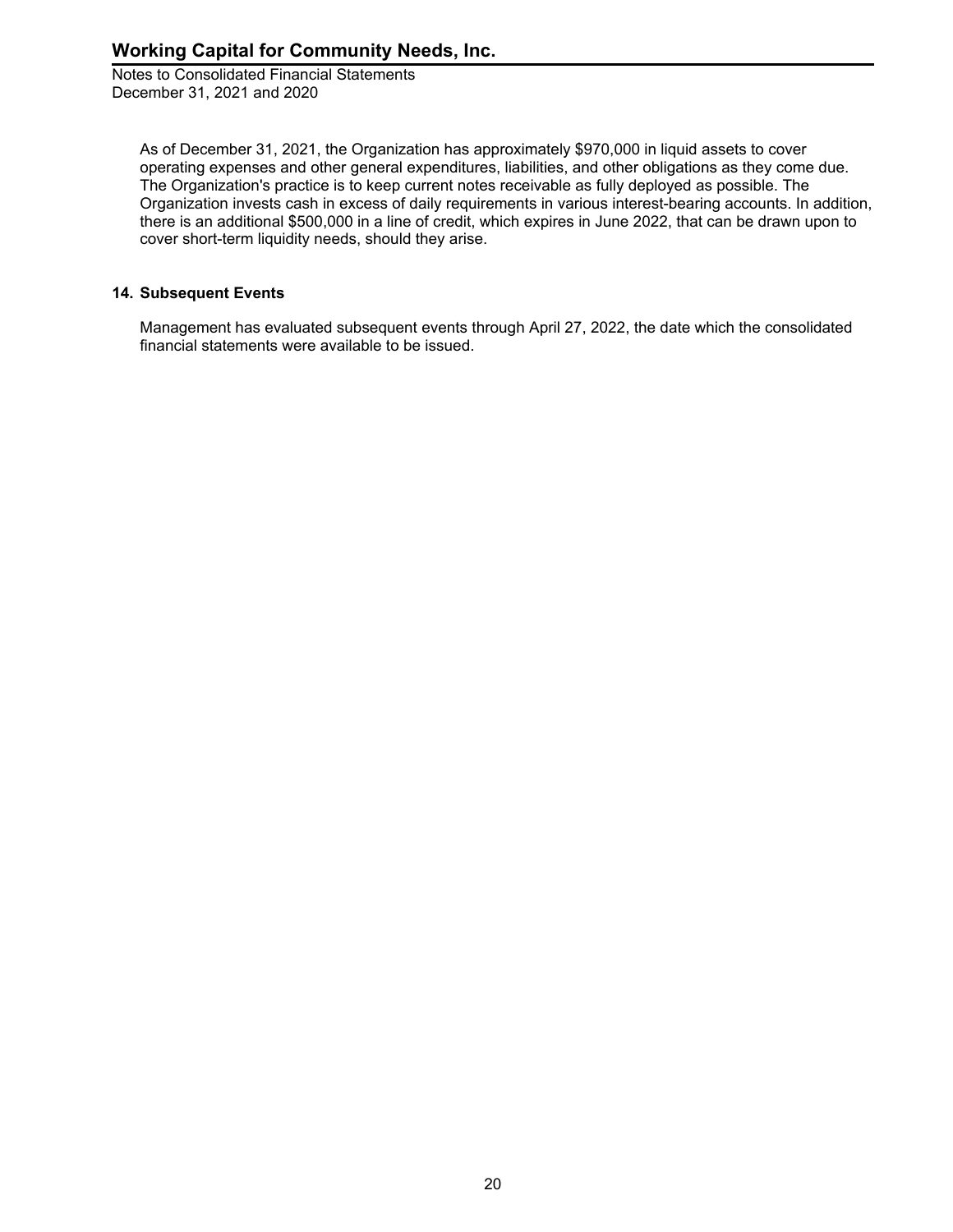Consolidating Statement of Financial Position December 31, 2021

|                                                           | <b>WCCN</b>      | <b>Community</b><br>Needs, LLC |         | <b>Eliminations</b> |                 | <b>Consolidated</b><br><b>Totals</b> |            |
|-----------------------------------------------------------|------------------|--------------------------------|---------|---------------------|-----------------|--------------------------------------|------------|
| <b>Assets</b>                                             |                  |                                |         |                     |                 |                                      |            |
| <b>Current Assets</b>                                     |                  |                                |         |                     |                 |                                      |            |
| Cash and cash equivalents                                 | \$<br>962,084    | \$                             | 7,306   | \$                  |                 | S                                    | 969,390    |
| Accrued interest receivable                               | 252,898          |                                | 12,285  |                     |                 |                                      | 265,183    |
| Notes receivable, net, current portion                    | 4,737,221        |                                | 172,730 |                     |                 |                                      | 4,909,951  |
| Prepaid expenses                                          | 10,546           |                                |         |                     |                 |                                      | 10,546     |
| <b>Total current assets</b>                               | 5,962,749        |                                | 192,321 |                     |                 |                                      | 6,155,070  |
| <b>Other Assets</b><br>Notes receivable, net less current |                  |                                |         |                     |                 |                                      |            |
| portion                                                   | 8,176,666        |                                |         |                     |                 |                                      | 8,176,666  |
| Operating lease right-of-use asset                        | 75,467           |                                |         |                     |                 |                                      | 75,467     |
| Investment in Community Needs, LLC                        | 183,492          |                                |         |                     | (183, 492)      |                                      |            |
| Total other assets                                        | 8,435,625        |                                |         |                     | (183,492)       |                                      | 8,252,133  |
| <b>Total assets</b>                                       | 14,398,374       | \$                             | 192,321 | \$                  | (183, 492)      | \$                                   | 14,407,203 |
| <b>Liabilities and Net Assets</b>                         |                  |                                |         |                     |                 |                                      |            |
| <b>Current Liabilities</b>                                |                  |                                |         |                     |                 |                                      |            |
| Notes payable, current portion                            | \$<br>3,837,295  | \$                             |         | \$                  |                 | \$                                   | 3,837,295  |
| Accounts payable                                          | 2,673            |                                |         |                     |                 |                                      | 2,673      |
| Cross-currency interest rate swap                         |                  |                                |         |                     |                 |                                      |            |
| liability                                                 |                  |                                | 8,829   |                     |                 |                                      | 8,829      |
| Operating lease liability, current portion                | 20,317           |                                |         |                     |                 |                                      | 20,317     |
| Accrued interest payable                                  | 154,440          |                                |         |                     |                 |                                      | 154,440    |
| <b>Total current liabilities</b>                          | 4,014,725        |                                | 8,829   |                     |                 |                                      | 4,023,554  |
| <b>Long-Term Liabilities</b>                              |                  |                                |         |                     |                 |                                      |            |
| Notes payable less current portion                        | 9,145,300        |                                |         |                     |                 |                                      | 9,145,300  |
| Operating lease liability less current                    |                  |                                |         |                     |                 |                                      |            |
| portion                                                   | 55,100           |                                |         |                     |                 |                                      | 55,100     |
| <b>Total liabilities</b>                                  | 13,215,125       |                                | 8,829   |                     |                 |                                      | 13,223,954 |
| <b>Net Assets</b>                                         |                  |                                |         |                     |                 |                                      |            |
| Net assets without donor restrictions                     | 1,183,249        |                                | 183,492 |                     | (183, 492)      |                                      | 1,183,249  |
| Total liabilities and net assets                          | \$<br>14,398,374 | \$                             | 192,321 | \$                  | $(183, 492)$ \$ |                                      | 14,407,203 |